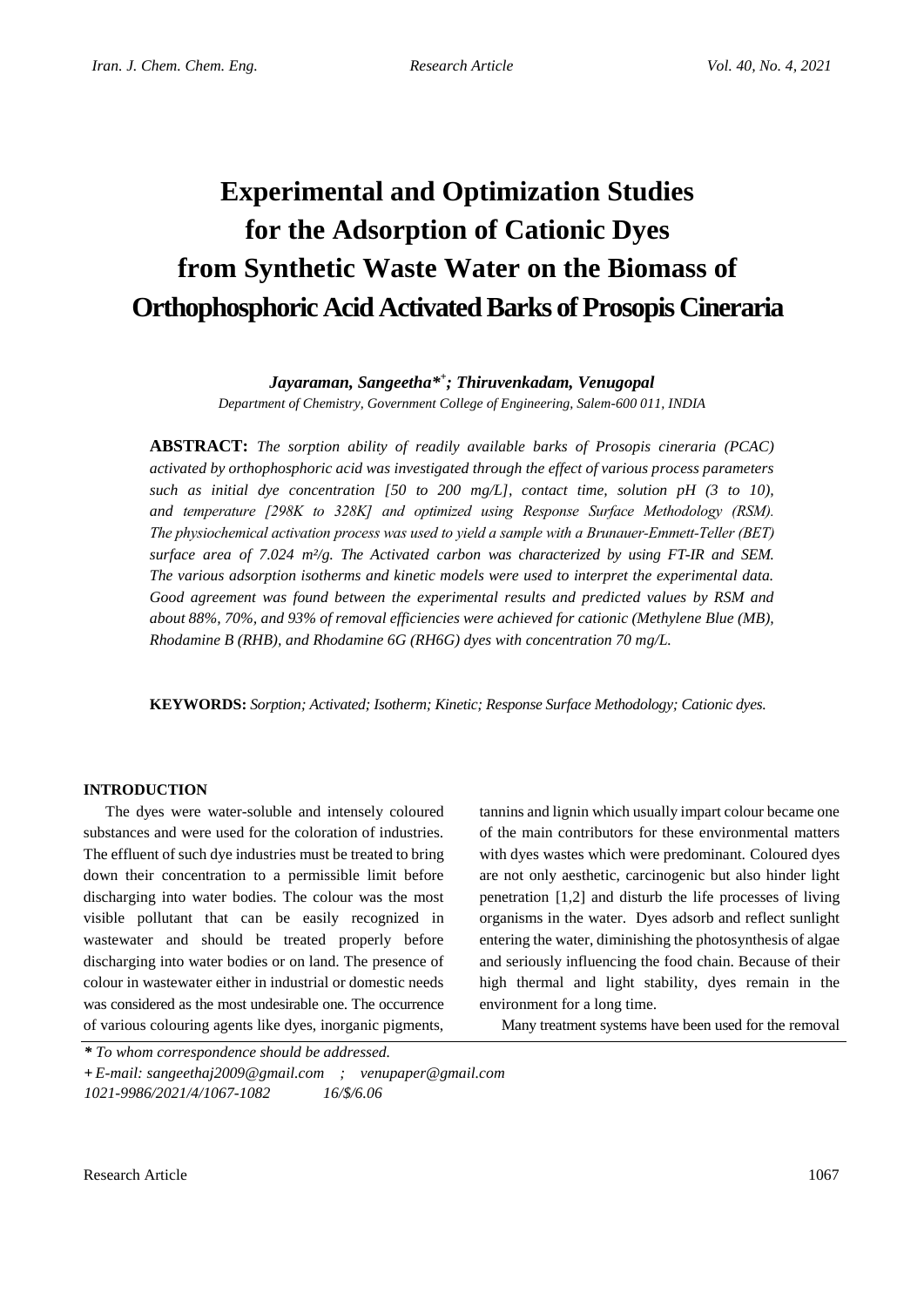of synthetic dyes from aqueous solutions including ion exchange, membrane filtration, precipitation, photocatalytic degradation, oxidation, electrochemical, and adsorption. Among several dye removal techniques, adsorption is an efficient one to remove different kinds of dyes from water and wastewater [3, 4] and it has wide applicability in wastewater treatment. This process is simple to design, easy to operate, cost-effective, eco-friendly, and insensitive to toxic substances.

In the present investigation, experiments were carried out to explore a low-cost adsorbent to remove basic (cationic) dyes from the aqueous solutions. The ecofriendly nature of biomasses, their availability, and low cost were the main advantages of these resources, which made them a suitable precursor for activated carbon preparation. Activated carbons having high specific porosity, high surface areas were extremely versatile adsorbents of major industrial significance. The investigation was designed to study the adsorption of different dyes on activated carbon at various conditions in order to gain an insight into the adsorption mechanism for the cationic dyes on activated carbon.

Optimization study using Response Surface Methodology (RSM) was an experimental design that aimed to reduce the cost of expensive analysis. RSM was a collection of statistical and useful mathematical techniques for developing, improving, and optimizing the process. Recently, RSM has been applied to optimize and evaluate interactive effects of independent factors in numerous chemical and biochemical processes. RSM was also used to evaluate the relative significance of several process parameters in the presence of complex interactions. The main objective of RSM was to determine the optimum operating conditions of the process or a region that satisfies the operating specification. Besides that, RSM was considered as an efficient, cost-effective method to model and optimize bioprocess as it enabled the researchers to identify interactions between different study parameters with few possible experiments [5]. RSM was one of the most popular used methods in experimental design for the study of biosorption literature for heavy metal removal and dye removal [6-8].

In this study, the bark of Prosopis cineraria-derived activated carbon (PCAC) was used as an adsorbent for the removal of cationic dye and optimization was done by Central Composite Design (CCD) in RSM. The optimized

conditions developed from the model were validated using experimental results and the feasibility of PCAC for the adsorption of dyes MB, RHB, and RH6G was obtained. Therefore, this study aimed to investigate the potential of Prosopis cineraria bark, an abundantly available solid waste, as a nonconventional adsorbent in the removal of dyes from the aqueous solutions.

## **EXPERIMENTAL SECTION**

The barks of Prosopis cineraria were collected in the around rasipuram area in Tamil Nadu. The collected barks were washed with distilled water to remove the surface adhering particles and were sun-dried for 48 h to reduce the moisture content. They were crushed and sieved to a particle size of (1 to 2) mm. The image of Prosopis cineraria is given below.



## *Preparation of adsorbent*

The powder of Prosopis cineraria barks was activated in two stages. The first stage involved refluxing the barks powder and 50% phosphoric acid in water (4:1 ratio of acid solution to barks powder) for 60 min, at 80  $^{\circ}$ C, following which the slurry was concentrated by evaporation. Then the slurry was cooled and used in the next stage. In the second stage, the slurry was heated in a stainless steel reactor, under flowing nitrogen at atmospheric pressure and held for 60 min at a final Heat Treatment Temperature (HTT) of  $650^{\circ}$ C. The activated carbon was then cooled and stored in air tight container for further use.

#### *Preparation of adsorbate*

1g of each dye was dissolved in water and made up to 1000mL to get 1000ppm of solution which was taken as the stock solution. It was stored in a reagent bottle for making the other dilute solutions.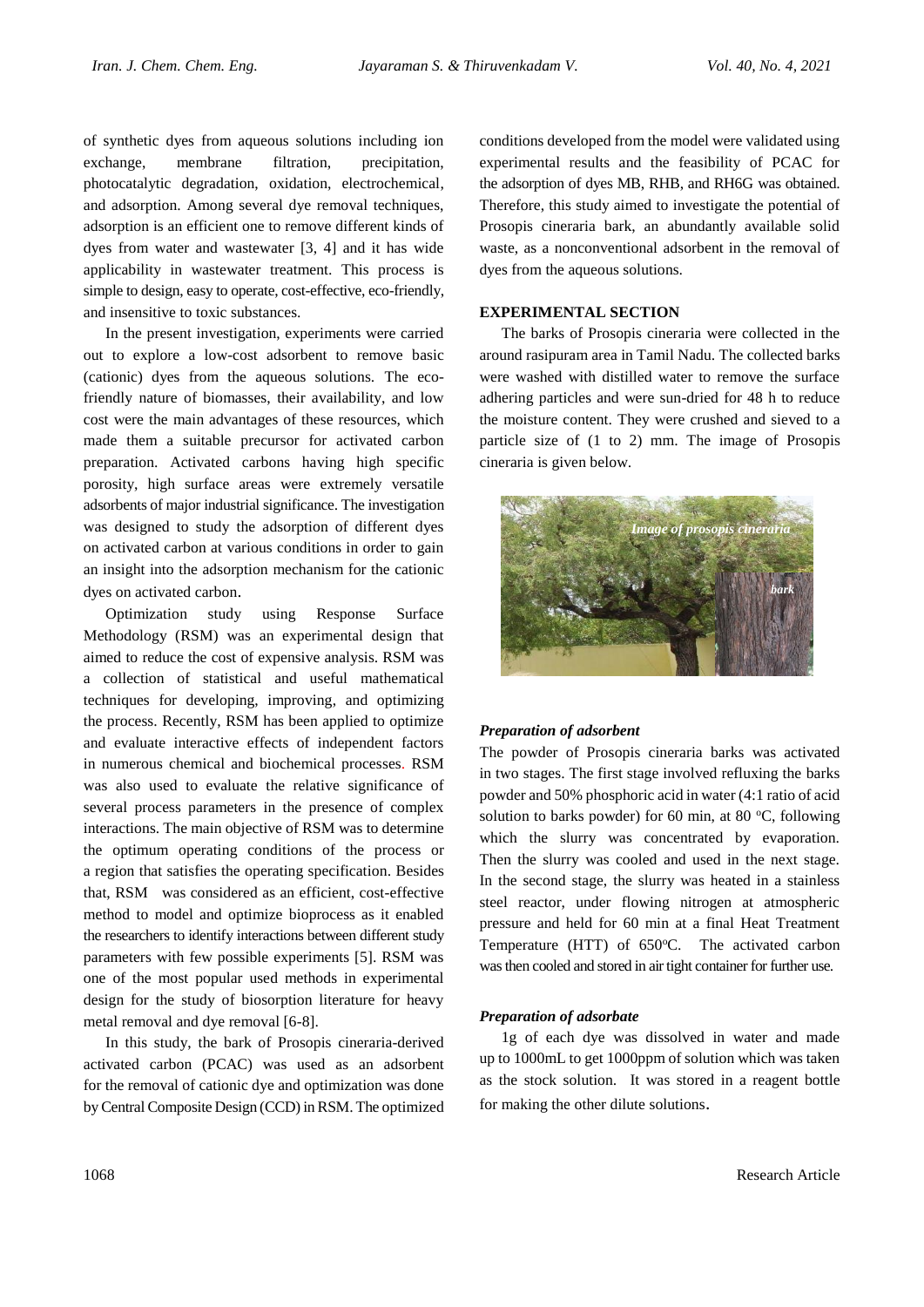#### *Characterization of adsorbent*

The surface morphology of PCAC was examined with the help of Scanning Electron Microscopy (SEM). The Fourier-Transform InfraRed (FT-IR) spectroscopy of PCAC was obtained for the analysis of functional groups present on the surface of the adsorbent. The spectra were obtained in the range of  $4000-400$  cm<sup>-1</sup> using PerkinElmer Spectrum Version 10.03.09 KBr pellets which contained PCAC. Quanta chrome Nova-1000 surface analyzer was used to determine the surface area and porosity measurements under liquid nitrogen temperature.

## *Effect of adsorption parameters*

## *Effect of contact time*

Contact time of PCAC with dye was one of the main factors for influenced the adsorption efficiency. Fig. 3 shows the effect of contact time on the adsorption of dyes on PCAC. It was studied in the range of  $0 - 180$  min for all the dyes. It could be concluded that the adsorption process reached an equilibrium state within 60 min for MB, 70 min for RH6G, and 110 min for RHB at 298K. Therefore, 60 min, 70 min, and 110 min were chosen as the optimized time for MB, RH6G, and RHB respectively.

#### *Effect of temperature and pH*

Effect of Temperature on adsorption efficiency was tested with various temperature (298K, 308K, 318K, and 328K) ranges. Fig. 4 shows that the absorption rate increases with the increasing temperature.

Another important parameter in the adsorption process was solution pH. 0.1N HCl and 0.1N NaOH were used to adjust the pH of the dye solutions. Fig. 5 shows the adsorption rate for cationic dyes on the surface of PCAC with different pH range  $(3, 5, 8 \text{ and } 10)$ .

#### *Adsorption experiment*

In this study, the removal of dyes was tested under various conditions. The conditions like solution pH, amount of adsorbent, contact time were studied for the removal of dyes by batch method. A mechanical shaker was used and 5mL of dye sample was taken in a test tube and desired amount of adsorbent was weighed and then added to the test tube. The constant temperature was maintained throughout the experiment. Then, the adsorbents were separated from the sample by using filter paper. The absorbance was measured for a supernatant solution

using UV-Vis Spectrophotometer ELICO SL159. The final concentration of dye was estimated with the help of these absorbance data. For determining the uptake of the dye, all-inclusive sets of experiments were performed at every 10 min time intervals, pH (3~10) and temperature (298K-328K). The amount of adsorption at equilibrium time,  $q_e$  (mg/g) was calculated using Eq. (1).

$$
q_e = \frac{(C_o - C_e)v}{w}
$$
 (1)

Where,  $C<sub>O</sub>$  is the liquid-phase concentrations of dye at initial condition (mg/L); *Ce*, is the liquid-phase concentrations of dye at equilibrium condition (mg/L); *V* is the volume of the solution, (L); *W* is the mass of the dry adsorbent used, (g).

#### *Desorption experiment*

Desorption of MB, RHB, and RH6G from PCAC was performed using ethanol. In this serial desorption experiments, MB, RHB, and RH6G containing ethanol were removed by centrifugation, and fresh ethanol was added every 2 min to prevent the re-adsorption of the above dyes on the adsorbent. Four successive adsorption and desorption cycles were performed to determine the reusability of PCAC. The percentage desorption was determined using the following Eq. (2). [9].

$$
\% Desorption = \t(2)
$$

initially dye sorbed – desorbed dye<br> $\times 100$ initially dye sorbed

## **RESULTS AND DISCUSSION**

## *Characterization of PCAC*

#### *Fourier Transform InfraRed (FT-IR) spectroscopy*

The infrared spectrum of PCAC was performed before and after the adsorption process and is shown in Fig. 1. The FT-IR spectrum was obtained quantitatively to evaluate the chemical structures of PCAC. The region of the spectrum in PCAC before the adsorption, 3384 - 3394 cm-1 broadband indicated the hydroxyl group (OH) [10, 13, 14]. Similarly, the regions of the spectrum, 1800 - 1658 cm-1 indicated the presence of carbonyl group  $(C = 0)$  [10-12, 14], 2921-2852  $cm^{-1}$  indicated the presence of C-H group [11, 14, 15, 16], 1576 cm-1 indicated N-H group [15], 1360-1385. 12 cm-1 indicated N-O [12, 17] group and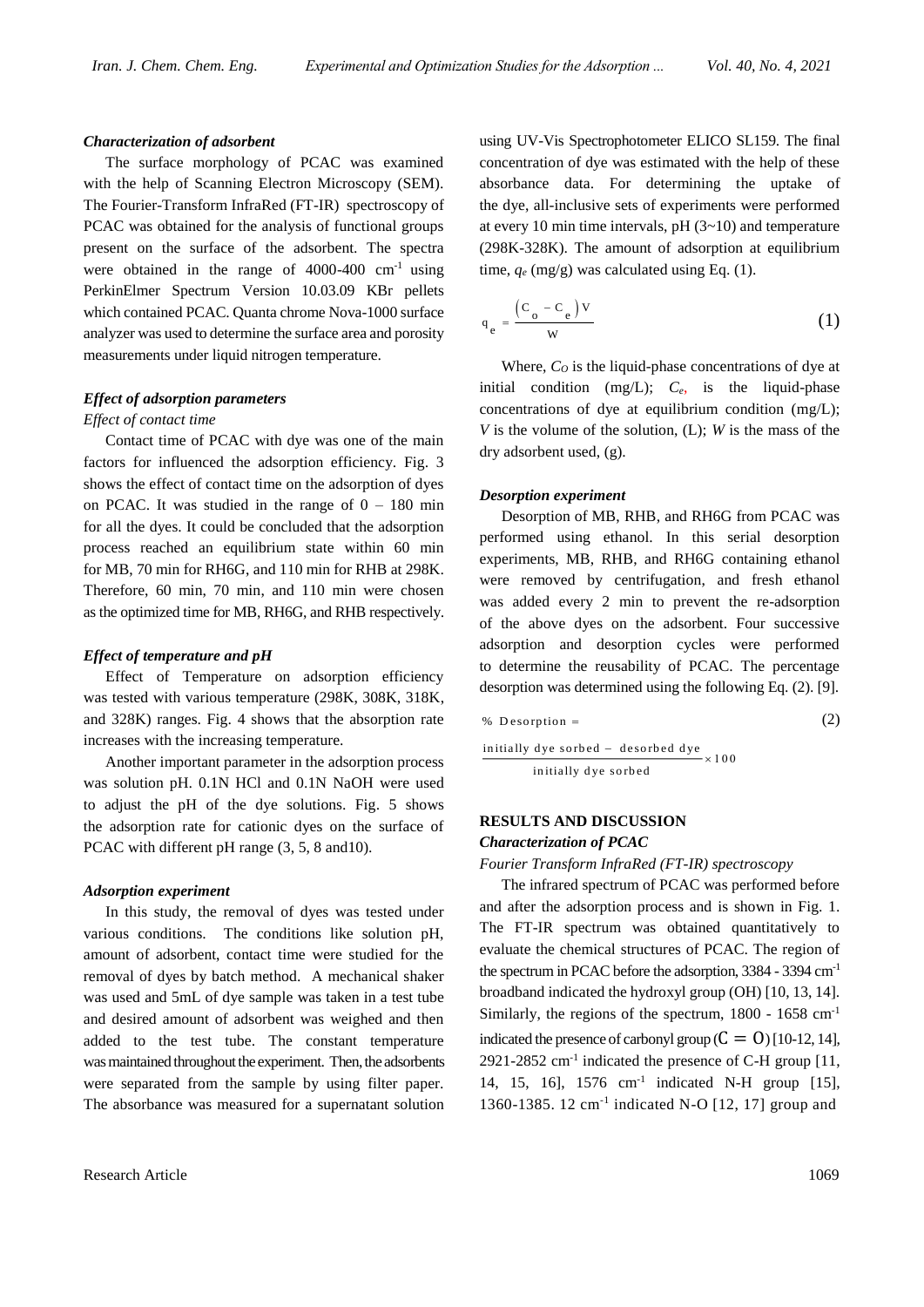

*Fig. 1:FT-IR images of before (a) and after adsorption of MB (b), RHB (c), and RH6G (d) on PCAC respectively.* 

1126.94  $\text{cm}$ <sup>-1</sup> indicated (C-O) group [16, 18]. The various obtained new peaks and the peaks shifted in the spectrum of PCAC after adsorption of the dyes confirmed the adsorption of the dyes on the surface of PCAC. In PCAC - MB spectrum results, the regions of OH, C-H, C=O, C-O, N-O, and N=H frequencies were shifted to 3390 cm<sup>-1</sup>, 2847-2073 cm<sup>-1</sup>, the C=O peak disappeared due to adsorption, N-H peaks were shifted to 1590 cm<sup>-1</sup>, C-O peaks were at 1114 cm-1 and N-O peaks were at 1380-1318 cm<sup>-1</sup>. Furthermore, the newly obtained peaks at 1029 cm<sup>-1</sup> (C-O), 881, 823, 666, 618 cm-1 (C-H) indicated the adsorption of MB on the surface of PCAC. Similarly, O-H peak in PCAC-RHB and PCAC- RH6G were shifted to  $3394.56$  cm<sup>-1</sup> and  $3383.35$  cm<sup>-1</sup>. There was no remarkable shift of C-H peaks for both RHB and RH6G dyes (2922-2847 cm<sup>-1</sup>and 2922, 2851 cm<sup>-1</sup>), the C=O peaks shifted in RH6G spectrum and were found at 1704- 1600 cm<sup>-1</sup>, for RHB the C=O peaks disappeared and N-H peaks were shifted to  $1582 \text{ cm}^{-1}$  for (RHB) and  $1560 \text{ cm}^{-1}$ for (RH6G). The new peaks were obtained in the range of 1457 cm-1 and 1403 cm-1 corresponding to C-N group [15], 1333 cm<sup>-1</sup> (N-O), 1240, 1267, 1112, 1029, 1177 cm<sup>-1</sup> (C-O), 818, 681and 619 cm-1 (C-H bending)[17,19] for RHB and 1524 cm<sup>-1</sup> (N-H), 1495, 1418, 1384 and 1362 cm<sup>-1</sup> (N-O), 1295, 1222,1124 cm-1 (C-O) for RH6G. These remarkable changes of the IR adsorption spectrum denoted the adsorption of dyes on PCAC.

#### *SEM*

Scanning Electron Microscopy (SEM) was a tool used for characterizing the surface morphology and fundamental physical properties of the adsorbent. Fig. 2

shows the SEM of the adsorbent material which was taken before and after dye adsorption on PCAC. The SEM pictures of the adsorbed samples showed very distinguished dark spots which were taken as a sign for effective adsorption of dye molecules in the cavities and pores of this adsorbent.

## *BET (Brunauer-Emmett-Teller)*

The textural characteristics of PCAC were presented in Table 1. Table 1 shows the minimum surface area of PCAC was  $7.024 \text{ m}^2/\text{g}$ , but the maximum bulk density of 0.932g/cc. Bulk density was an important parameter for the design of the pilot and the adsorption column. It was inversely related to the particle size of the adsorbent. The American Water Work Association has set a lower limit on the bulk density at 0.25 g/cm3 for practical use. The bulk density of PCAC was calculated as 0.932g/cc which suggested the applicability of PCAC bulk density. The bulk density was calculated as per equation 3.

Bulk density = 
$$
\frac{\text{Mass of dry sample (g)}}{\text{Total volume used (mL)}}
$$
(3)

## *Effect of contact time*

The results of the effect of contact time were revealed that the adsorption of dyes on the adsorbent was relatively faster and it was shown in Fig3. The complete adsorption equilibrium between the two phases was obtained after 60 min for MB, 70 min for RH6G (70 mg/L), and 110 min for RHB (70mg/L) at 298K. The fast adsorbate molecules uptakes by the adsorbent were due to their highly porous and mesh-like structure. The contact time determined the adsorption efficiency [20] and it can be inferred that the PCAC was very efficient since it had low contact time. There was no notable change in adsorption after equilibrium state and equilibrium concentration was attained.

## *Effect of temperature*

The adsorption capacity of PCAC in various temperatures (at 298K, 308K, 318K, and 328K) was carried out in a constant temperature bath in solution and 0.005g of PCAC in 5mL of solution with dye concentration (50-200) mg/L.

The adsorption capacity of MB, RHB, and RH6G dyes on PCAC was observed in the following decreasing order  $RH$ 6G $\cong$ MB  $>$ RHB. Fig. 4 represents the percentage of adsorption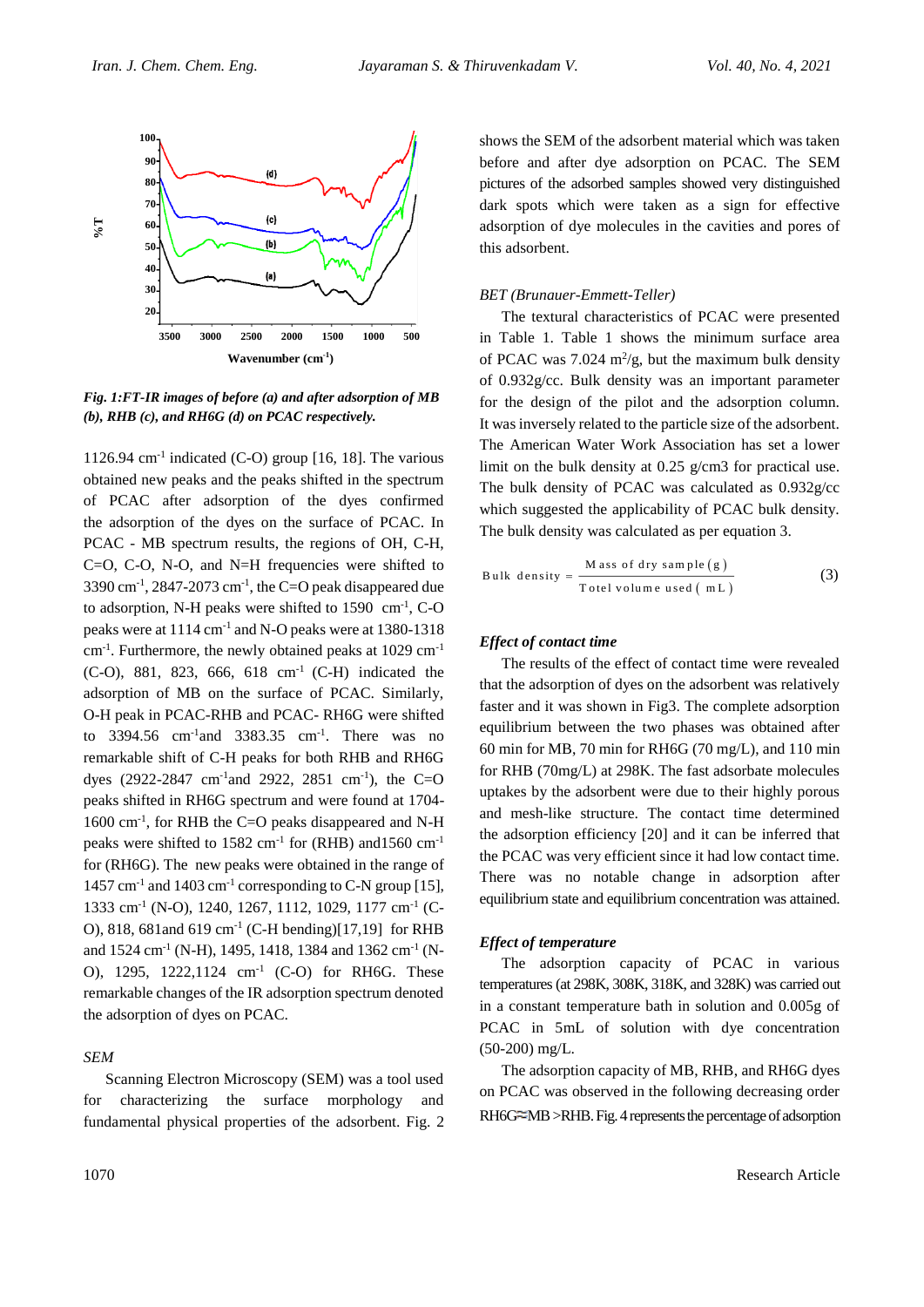| BET surface area             | Pore volume | <b>Bulk Density</b> | ross section       |
|------------------------------|-------------|---------------------|--------------------|
| $7.024 \text{ m}^2/\text{g}$ | $0.01$ cc/g | 0.932g/mL           | $16.2\ \text{A}^2$ |

*Table 1: The textural characteristics of PCAC.*



*Fig. 2: SEM images of PCAC. (a) represents before and (b), (c) and (d) represents after adsorption of RH6G, RHB and MB dyes respectively.*



*Fig 3. Effect of contact time for the adsorption of dyes with 70 mg/L concentration on PCAC at room temperature.*

at various temperatures for MB, RHB, and RH6G dyes. It showed the dye saturation level of PCAC at higher temperatures was attained in short time intervals whereas a long time interval was needed for the carbon saturation of dyes at lower temperature states [21].

## *Effect of pH*

The effect of pH on dye adsorption was checked at the solution pH 3, 5, 8, and 10 at 298K with dye concentration (50-200) mg/L.The solution pH was adjusted using 0.1N NaOH and 0.1 N HCl solutions by using a pH meter with a combined pH electrode.

This effect of pH was investigated for 3 hrs. The result showed that the maximum adsorption of RHB was obtained at the lowest solution pH 3 while the lowest adsorption was at solution pH 10. In higher solution pH, dimmer formation of RHB occurred, hence it could not enter the pores of the adsorbent due to its bigger size [22]. But the cationic dyes, such as MB, RH6G were attracted to the negatively charged surface [23] of PCAC at higher solution pH (pH 10). Therefore, the adsorption rates were improved with the changing solution of pH values from 3.0 to 10, since the number of the negatively charged sites, were increasing for MB and RH6G. Fig. 5 indicates the effect of pH on the adsorption of dyes on PCAC.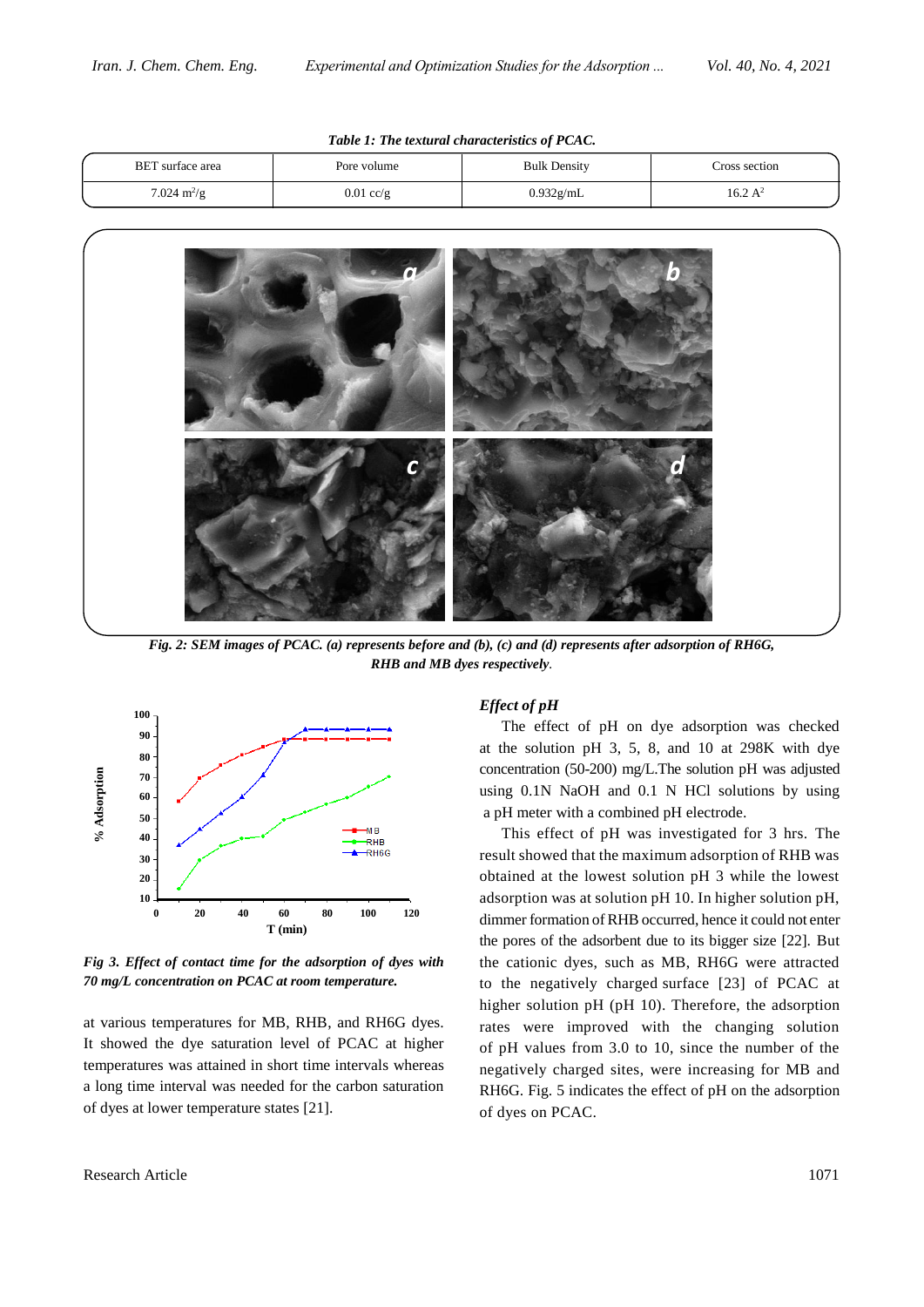

*Fig 4: Percentage of adsorption of dyes with 70 mg/l concentration at various temperature ranges (298K to 328K).* 

## *Adsorption isotherms*

The Langmuir isotherm was used to describe the dependence of the surface coverage of an adsorbed gas by the pressure of the gas above the surface at a fixed temperature. It provided a useful insight into the concentration dependence of the extent of surface adsorption.



*Fig 5: Percentage of adsorption of dyes with 70 mg/L concentration at different pH levels (298K).*

The basic assumptions of Langmuir isotherm were the formation of a monolayer and the homogeneous sites available on the adsorbent surface [24]. Based upon these assumptions, the Langmuir represented the following linear form Eq. (4).

$$
\frac{C_e}{q_e} = \frac{1}{q_m} + \frac{1}{q_m \times K_L}
$$
 (4)

where  $C_e$  and  $q_e$  are the equilibrium concentration and amount of metal adsorbed per gram of the adsorbent at equilibrium (mg/g).  $Q_m$  is the maximum monolayer coverage capacity (mg/g), K<sup>L</sup> is the Langmuir isotherm constant (L/mg).

Furthermore, a separation factor  $(R_L)$  further explained the Langmuir isotherm:

$$
R_{L} = \frac{1}{1 + bCo}
$$
 (5)

Where  $b$  is Langmuir constant and  $C<sub>o</sub>$  is initial dye concentration. If  $R<sub>L</sub> > 1$ , the process was not favorable; when  $R_L=1$ , the process was linear; when  $R_L=0$ , the process was irreversible in nature and when  $0 < R_1 > 1$ , the process was favorable. In the present investigation, the value  $R<sub>L</sub>$  was less than one for all three dyes which showed that the adsorption process was favorable.

Fig. 6 shows a linearized plot of  $C_e$  /  $q_e$  against  $C_e$ . The values of  $Q_e$  and  $K_L$  were calculated and given in Table 2. From the values, it was concluded that the monolayer of dye molecules was formed on the adsorbent surface with constant energy and there was no transmission of dye molecules on the adsorbent surface. Further, it confirmed the endothermic nature of the processes involved in the system.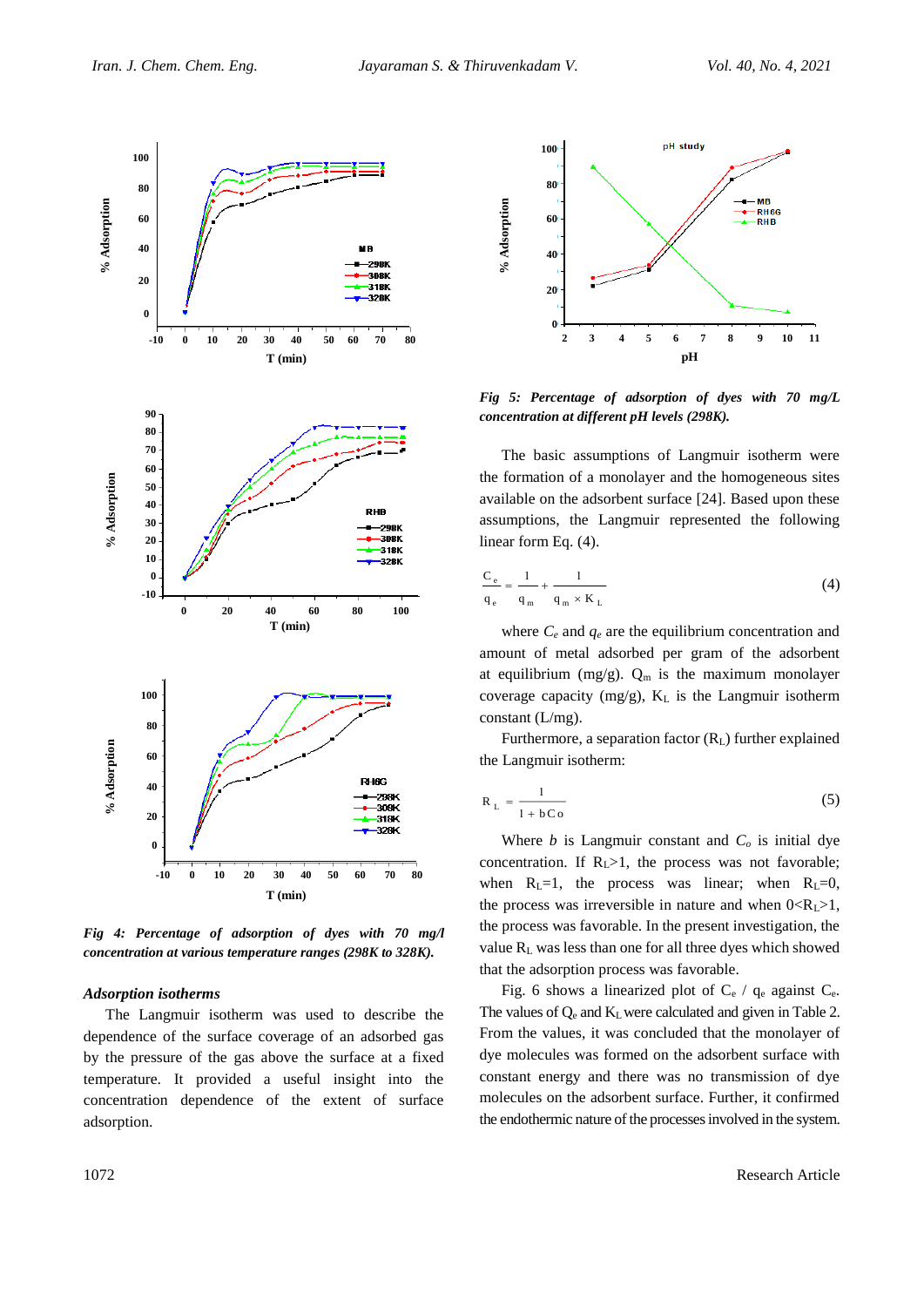| <b>DYES</b>       |            |                   | LANGMUR MODEL |                | FREUNDLICH MODEL  |       |                |
|-------------------|------------|-------------------|---------------|----------------|-------------------|-------|----------------|
|                   | $Q_m mg/g$ | $K_L \frac{1}{g}$ | $R^2$         | $R_L$          | $K_F \frac{1}{g}$ | 1/n   | $\mathbb{R}^2$ |
| MB                | 250        | 0.166             | 0.952         | $0.1 - 0.029$  | 21.12             | 0.41  | 0.990          |
| <b>RHB</b>        | 200        | 0.043             | 0.914         | $0.32 - 0.1$   | 8.07              | 0.501 | 0.963          |
| RH <sub>6</sub> G | 200        | 0.714             | 0.979         | $0.02 - 0.006$ | 36.96             | 0.268 | 0.981          |

*Table 2: Various parameters for isotherm models for the adsorption study of MB, RHB and RH6G dyes on the PCAC at 328K.*



*Fig 6: Adsorption isotherms. (a) and (b) are the Langmuir and Freundlich isotherm models at 328K*

The Langmuir isotherm fitted with the experimental data with a good correlation coefficient of 0.952 for MB, 0.914 for RHB dye, and 0.979 for RH6G.

Freundlich assumed the heterogeneous surface energies [24]. The linearized form of freundlich isotherm was given as,

$$
\log q_e = \log K_F + \frac{1}{n} \tag{6}
$$

From the data in table 2, it was seen that the values of 1 / n indicated that the sorption of dyes on PCAC was favorable and the  $R^2$  values were 0.990, 0.963, and 0.981 for MB, RHB, and RH6G respectively. Furthermore, if the value of 'n' was above unity, the adsorption was a favorable physical process. Here the 'n' values were found to be 2.42, 1.99, and 3.73 for MB, RHB, and RH6G dyes respectively and they showed favorable physical adsorption.

It was quite clear from the  $R<sup>2</sup>$  values that fit adsorption isotherm were found to be the Freundlich isotherm for all three dyes.

It could be concluded that the Freundlich isotherm model showed a better mathematical fit with the

Research Article 1073

experimental data than the Langmuir model (based on the higher correlation coefficient  $(R^2)$  for all dyes. The isotherms data were shown in Table 2 and Fig. 6 (a,b).

#### *Adsorption kinetics*

The kinetics of adsorption of various dyes on the PCAC was evaluated using standard kinetic models like pseudo-first-order and pseudo-second-order. Furthermore, the Weber-Morris model fitted with the data to analyze the diffusion of dye on the adsorbent which was shown in Fig. 7 (c, d, and e).

The kinetics studies were useful not only for the determination of the equilibrium time of an adsorption process but also for designing the treatment systems based on the reaction rate. The rate of adsorption for all three dyes was high at the initial times of adsorption. For those dyes, most of the adsorption took place within 10 min which indicated that the rate of dye adsorption by PCAC was high. The rate of adsorption became slower with time and reached a constant value (equilibrium time). The initial faster rate was due to the availability of the uncovered surface area of the adsorbents. The result of fitting was listed in Table 3.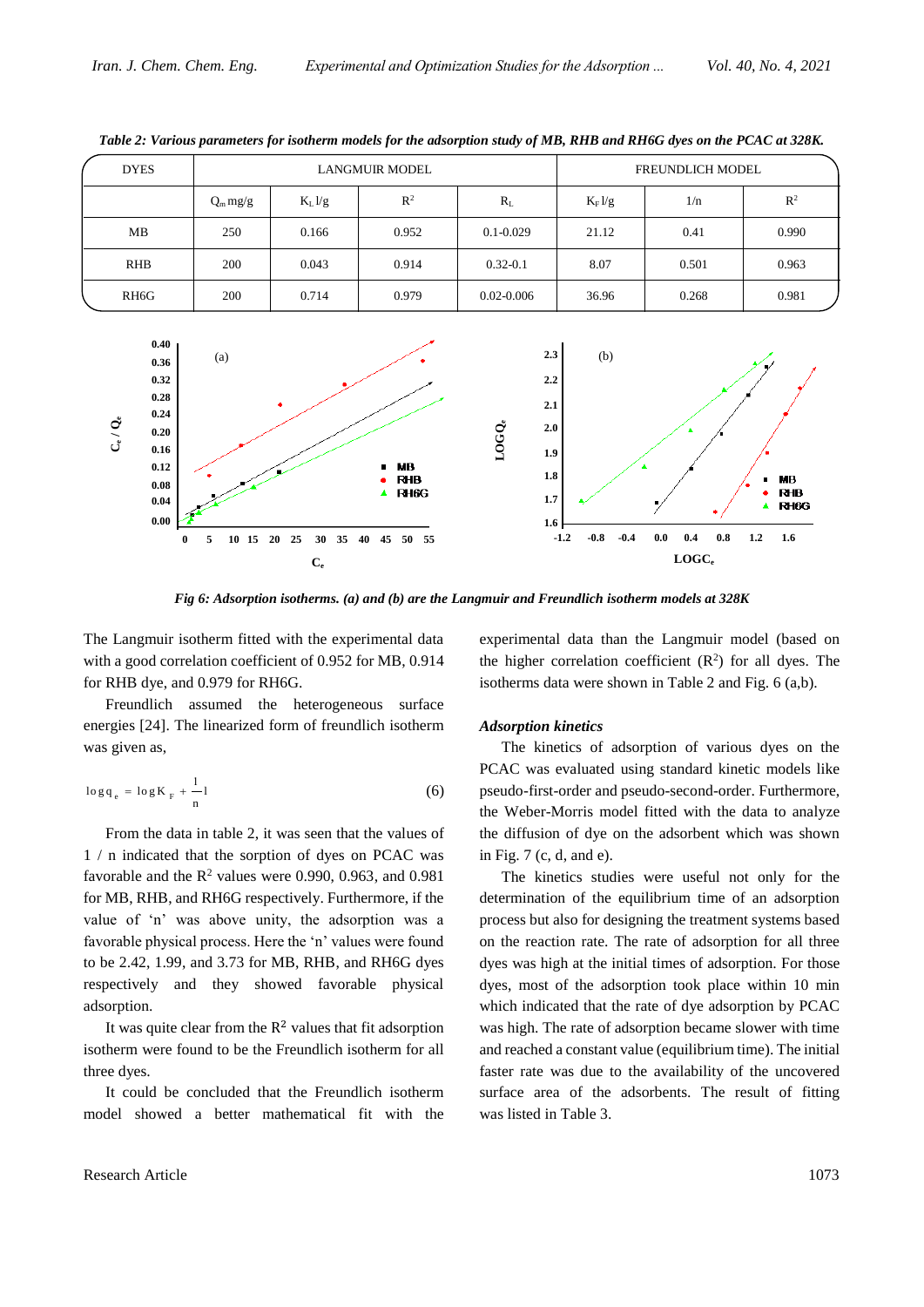| Table 3: Kinetic parameters for the adsorption of dyes on the adsorbent (PCAC). |                          |                        |                |                           |                           |       |                                           |                |  |  |
|---------------------------------------------------------------------------------|--------------------------|------------------------|----------------|---------------------------|---------------------------|-------|-------------------------------------------|----------------|--|--|
|                                                                                 | model Pseudo first order |                        |                | Pseudo second order model |                           |       | Weber-Morris model                        |                |  |  |
| Dyes                                                                            | $K_1$ g/mg.min           | $Qe$ mgg <sup>-1</sup> | $\mathbb{R}^2$ | $K_2$ g/mg.min            | $H$ mgg <sup>1</sup> .min | $R^2$ | $K_{id}$ mgg <sup>-1</sup><br>$min^{1/2}$ | R <sup>2</sup> |  |  |
| MB                                                                              | 0.077                    | 19.93                  | 0.988          | 0.0059                    | 30.30                     | 0.999 | 2.795                                     | 0.994          |  |  |
| <b>RHB</b>                                                                      | 0.047                    | 75.51                  | 0.977          | 0.00008                   | 1.76                      | 0.998 | 9.31                                      | 0.999          |  |  |
| RH <sub>6</sub> G                                                               | 0.242                    | 575.28                 | 0.826          | 0.000735                  | 7.35                      | 0.975 | 9.35                                      | 0.932          |  |  |



*Fig 7: Kinetic models (c), (d), and (e) are the pseudo-first, pseudo-second-order, and Weber-Morris models.*

The equation for the models used for the kinetic studies were given below,

Pseudo - first order - log (q<sub>e</sub> - q<sub>t</sub>) = log q<sub>t-</sub> 
$$
\frac{k_1}{2.303}
$$
 (7)

Pseudo – second order 
$$
=
$$
  $\frac{t}{q_t} = \frac{1}{K_2 q_e} + \frac{1}{q_e}t$  (8)

$$
Weber - Morris model - q_t = K_{id}t^{0.5}
$$
 (9)

Where  $k_I$  (min<sup>-1</sup>) is pseudo-first-order adsorption rate constant,  $q_t$  (mg/g) is the amount of sorption at time  $t$  (min),  $q_{eq}$  (mg/g) is the amount of sorption at equilibrium, k<sup>1</sup> and *qeq* values were obtained from the plots of log(q<sub>e</sub>  $-q_t$ ) versus t, K<sub>2</sub> (g/mg min) is adsorption rate constant,  $K_2$  and  $q_e$  were obtained from the intercept and slope of the plot of t/qt versus t [9]. *Kdif* is rate constant of intraparticle diffusion (mg  $g-1$  min<sup>-0.5</sup>), C is the intercept of intraparticle diffusion and  $\mathbb{R}^2$  is Correlation coefficient [25].

Weber-Morris model: The mechanism of the adsorption could be determined by the Weber-Morris model[25]. It explained the migration of the dye molecules from the aqueous solution to the adsorbent surface *via* the intraparticle diffusion method.

The plot of  $q_t$  versus  $t_{1/2}$  yielded a linear relationship in which the values of  $K_{diff}$  and  $C$  were calculated from the slopes and intercept; the corresponding values were presented in Table 10. The  $R^2$  (0.994, 0.999, and 0.932) values (Table 3) closer to unity suggested the applicability of this kinetic model and that the intraparticle diffusion process was the rate-limiting step for MB, RHB, and RH6G.

 The best kinetic model was selected based on the highest correlation coefficient  $(R^2)$  and that it was related to the pseudo-second-order adsorption model. Additionally, the value of  $q_e$  (cal) was calculated by pseudo-second-order model which was very close to that of the experimental value,  $q_e$  (exp) in Table 3. Accordingly,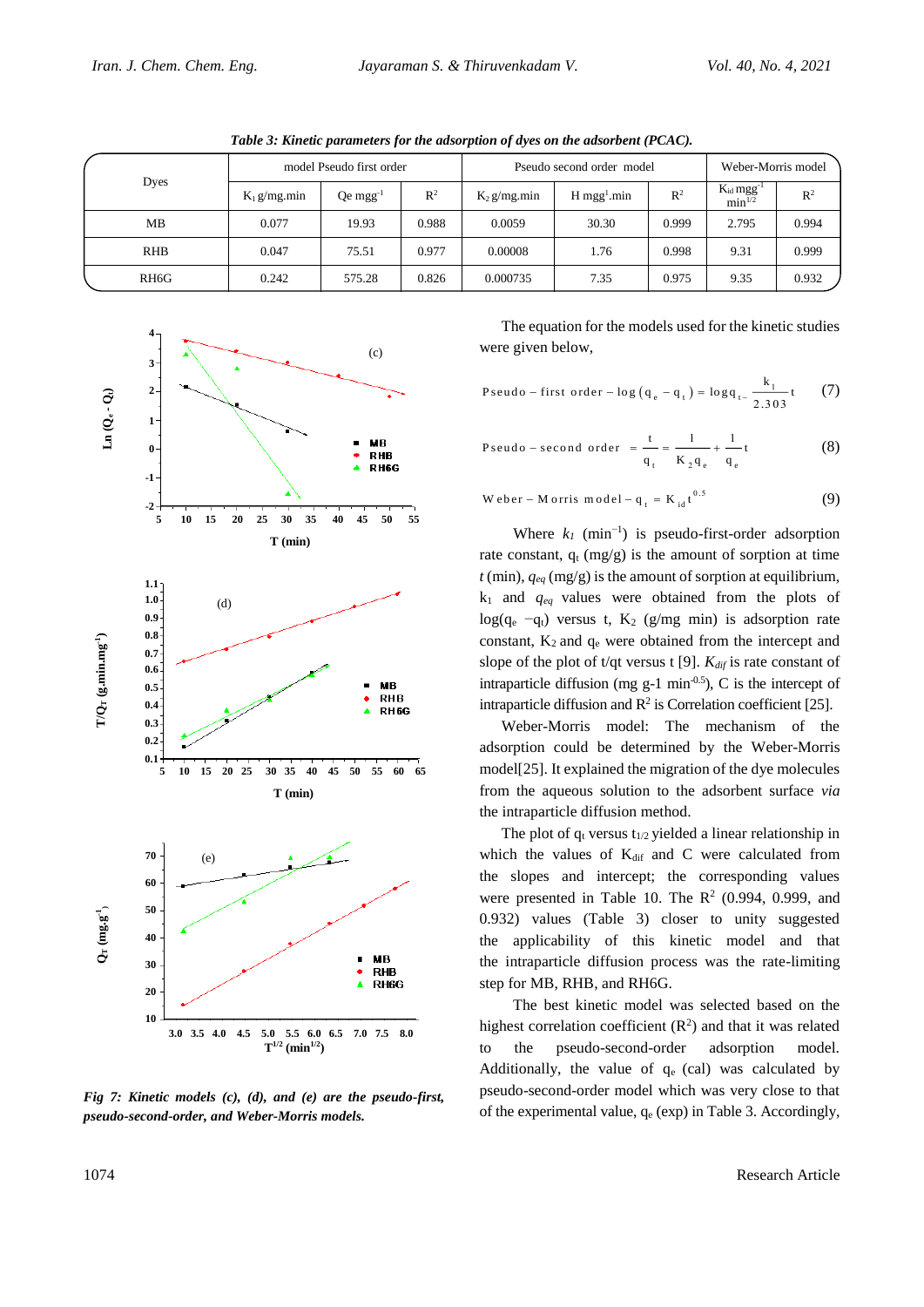| <b>DYES</b> | $\Delta H^0$ KJ/mol | $\Delta S^0$ KJ/mol |          |          | $\Delta G^0$ KJ/mol |           |
|-------------|---------------------|---------------------|----------|----------|---------------------|-----------|
|             |                     |                     | 298K     | 308K     | 318K                | 328K      |
| МB          | 81.62               | 0.31                | $-5.082$ | $-5.932$ | $-7.476$            | $-9.110$  |
| <b>RHB</b>  | 21.34               | 0.18                | $-2.139$ | $-2.713$ | $-3.198$            | $-4.283$  |
| RH6G        | 143.43              | 0.53                | $-6.573$ | $-7.255$ | $-11.116$           | $-12.983$ |

*Table 4: Thermodynamic parameters of PCAC.*

the pseudo-second-order model was predominant for describing the dye adsorption mechanism on the PCAC.

All the experimental data showed better compliance with the pseudo-second-order kinetic model for PCAC. The higher correlation coefficient values  $(R^2)$  of the three dyes were 0.999, 0.998, and 0.975. Moreover, the values of Q<sup>e</sup> for the dyes were 71, 142.86, and 100 (MB, RHB, and RH6G) respectively.

#### *Thermodynamic parameters*

The thermodynamic parameters of adsorption were shown in Table 4. They were calculated from the following equations:

$$
K_{\rm p} = \frac{C_{\rm s}}{C_{\rm e}}\tag{10}
$$

$$
\Delta G^{\circ} = -RT \ln K_{D} \tag{11}
$$

$$
Ln K_{\rm p} = \frac{\Delta S^{\circ}}{R} - \frac{\Delta H^{\circ}}{RT}
$$
 (12)

where  $K_D$  is the equilibrium constant (l/g),  $C_S$  is the amount of dye adsorbent  $(mg/g)$  [26],  $C_e$  is the equilibrium concentration of dye in the solution (mg/L), R is the gas constant (8.314 mol/K and T is the absolute solution temperature (K). The plot of lnKc vs. 1/T was linear (Fig. 8).

The effect of temperatures (25 $\degree$ C, 35 $\degree$ C, 45 $\degree$ C, 55 $\degree$ C) for different dye solutions on the adsorption kinetics was studied to determine the optimum solution temperature and the thermodynamic behavior of MB, RHB, and RH6G dyes on PCAC. The amount of dye adsorption increased with the increasing temperature of the solution which in turn indicated an endothermic nature. The more negative values of  $\Delta G^0$  indicated that the adsorption process was spontaneous. The thermodynamic parameters were calculated as per the equations [27-28]. The positive values of  $\Delta H^0$  and  $\Delta S^0$  also indicated



*Fig 8: Plot of LnK<sup>C</sup> Vs 1/T.*

the endothermic nature and randomness at the solid-solution interface which occurred in the internal structure of the adsorbent. The  $\Delta H^0$  values less than 25 indicated that the physical adsorption was the most important process in the mechanism of adsorption [\[](https://www.sciencedirect.com/science/article/pii/S1878535213003766#!)21]. The  $\Delta H^0$  and  $\Delta S^0$ values for dyes were 81.62 and 0.31 for MB, 21.34 and 0.18 for RHB, and 143.43 and 0.53 for RH6G respectively as shown in Table 4.

## *Optimized Adsorption condition*

#### *Response Surface Methodology (RSM)*

The Response Surface Methodology (RSM) used several independent variables and their interaction with the dependent variables to form a mathematical and statistical equation. The optimization of the dye removal by the activated carbon was studied using Response Surface Methodology (RSM) [29]. The Central Composite Design (CCD) was selected for this work since it was the most used second-order statistical method which gave a complete optimization with less number of experimental runs[29,30]. Three types of points were used in CCD: 1. Cube point, 2. Center point and 3. Axial point. number of factorial runs required was  $2<sup>n</sup>$ , 2n experimental runs for axial point, where n is the number of variables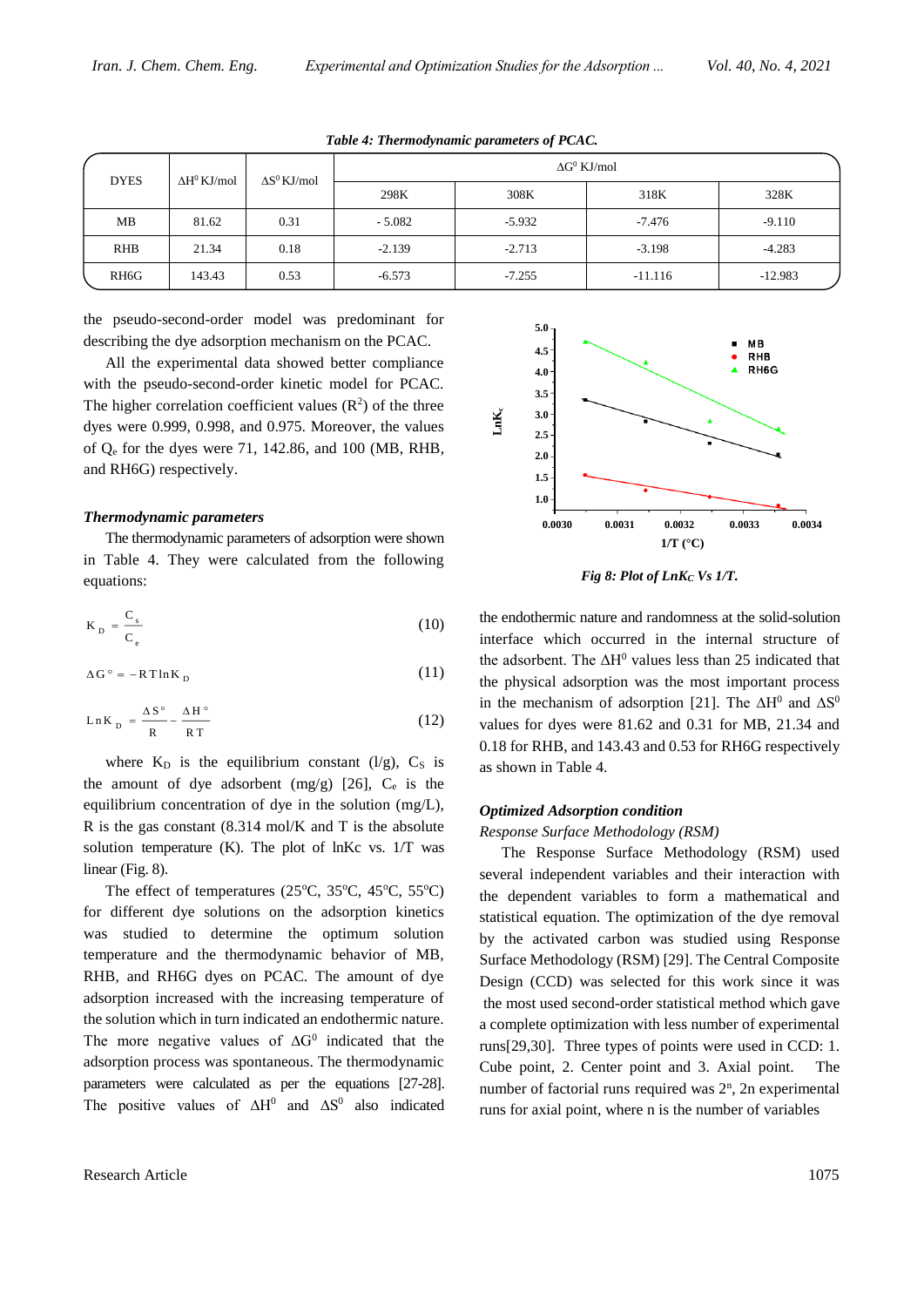| Variable             | Units | $-\alpha (-2)$ | $Low(-1)$ | Central(0) | $High (+1)$ | $+\alpha (+2)$ |
|----------------------|-------|----------------|-----------|------------|-------------|----------------|
| Concentration of dye | Mg/L  | 36.7           | 100       | 200        | 300         | 363.3          |
| Time                 | min   | 50.5           | 60        | 75         | 90          | 99.5           |
| Temperature          | K     | 304.8          | 308       | 313        | 318         | 321.2          |

*Table 5: Independent experimental variables used in CCD.*

used in the experiment. Equation 13 gives the number of experiments that are required for the analysis by the CCD

Number of experiments =  $2^n + 2n + C$ 

Number of experiments =  $2^n + 2n + C$  (13)

Where *C* is the number of runs for Central point.

In this work, CCD was used to optimize the removal percentage of all three dyes by the activated carbon. The number of variables was fixed at 3. The independent experimental variables used in the CCD were the concentration of the dye, time of contact between the dye and the activated carbon, and the experimental temperature. The pH of the solution was not used to design CCD since it was found that at a particular pH only the removal efficiency was maximum and also that Rhodamine B shows maximum removal at acidic pH when compared to the other dyes which showed the maximum removal at basic pH.

Equation (13) gives the number of experiments for obtaining the valid results from CCD.  $2^3$  experiments were run for the factorial points, 6 runs were carried out to determine the axial points and 6 replicates were carried out for the central point data. Totally 20 experiments were carried out with each dye. Since all three dyes showed the approximately similar result of the removal percentage, only 1 design was used for all the dyes. The average results of the triplicate were used as a response in this study. The independent experimental variables and their coded values are given in Table 5.

The percentage removal of the dye was the response for CCD and the experimental results are presented in Table 6. The quadratic equation and ANNOVA table were used to study the interaction, usefulness, and accuracy of CCD model were used for best fit, Minitab 17 was also used [30].

The equation that was used to predict the removal of the dyes obtained from the central composite design was given in Equations (14) to (16).

% removal of  $MB = -3131 - 1.362$  Concentration - (14)

 $6.80$  Time + 22.67 Temperature +

 $0.000224$  Concentration  $\times$  Concentration  $0.008058$  Time  $\times$  Time  $0.04027$  Temperature  $\times$  Temperature  $0.000267$  Concentration  $\times$  Time +  $0.003980$  Concentration  $\times$  T emperature +  $0.02710$  Time  $\times$  Temperature % removal of RB  $= -2702$  – (15)

| $1.277$ Concentration $-5.58$ Time $+19.57$ Temperature +  |      |
|------------------------------------------------------------|------|
| $0.000234$ Concentration $\times$ Concentration –          |      |
| $0.00895$ Time $\times$ Time $-$                           |      |
| $0.03481$ Temperature $\times$ Temperature –               |      |
| $0.000512$ Concentration $\times$ Time +                   |      |
| $0.003745$ Concentration $\times$ Temperature +            |      |
| $0.02373$ Time $\times$ Temperature                        |      |
|                                                            |      |
| % removal of RB6 $= -2383 -$                               | (16) |
| $1.126$ Concentration $-5.078$ Time $+17.28$ Temperature + |      |
| $0.000211$ Concentration $\times$ Concentration –          |      |
| $0.007772$ Time $\times$ Time $-$                          |      |
| $0.03065$ Temperature $\times$ Temperature -               |      |
| $0.000331$ Concentration $\times$ Time +                   |      |

 $0.02148$  Time  $\times$  Temperature

The accuracy of the model, the importance of each variable, and their interaction were determined by the Analysis of variance (ANNOVA) [30]. F-test with a confidence limit  $95\%$  (P<0.05) was taken to test the model for its significance and lack of fit. Generally, the higher the F value and lower the p-value indicated the best fit of the model towards the removal of dye from the wastewater. The error analysis of the model was determined using mean square and the sum of square values. The model had a low mean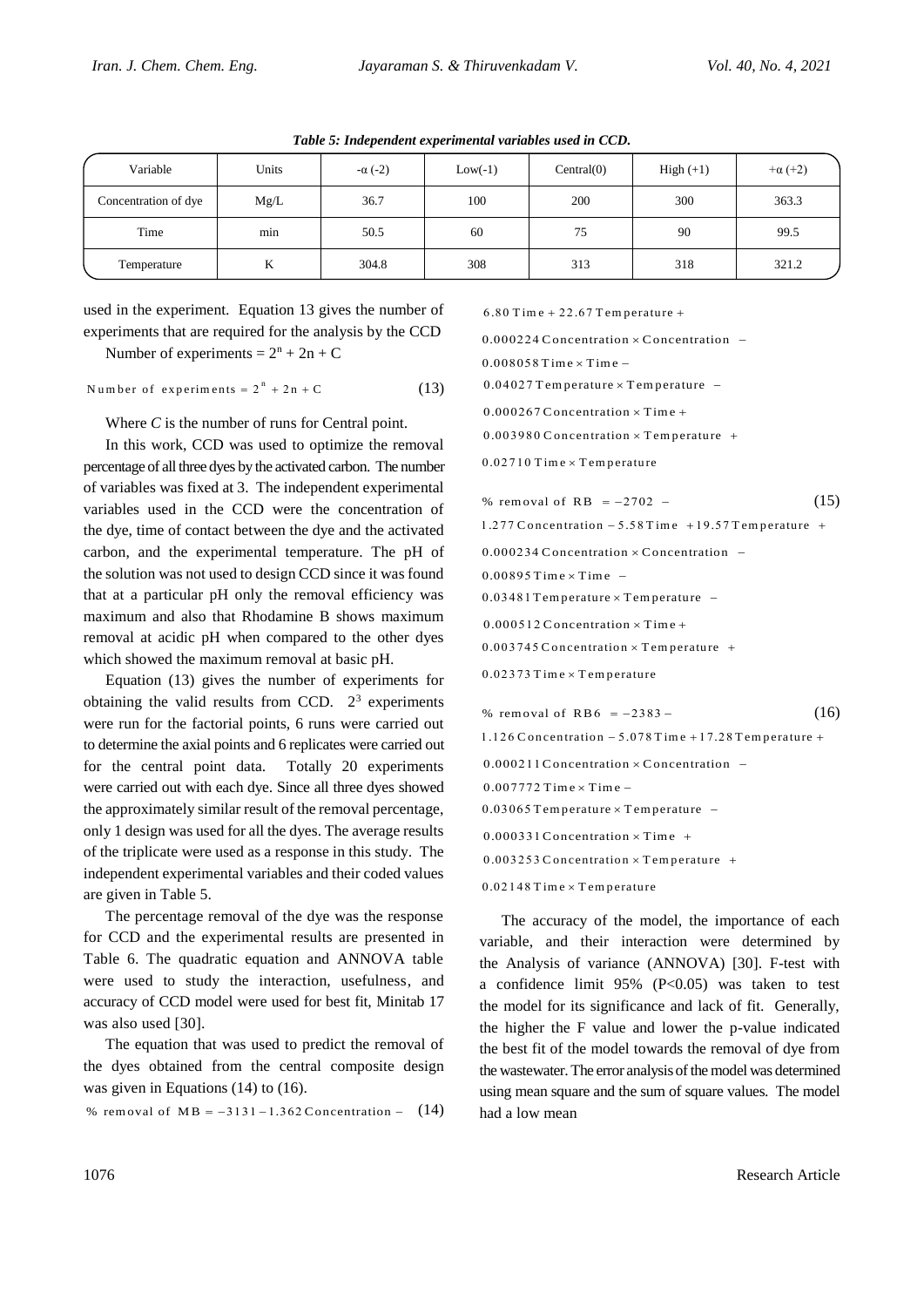| S. No                       | Concentration<br>(mg/L) | Time (min) | Temperature (K) | % of removal of MB | % of removal of RHB | % of removal of RH6G |
|-----------------------------|-------------------------|------------|-----------------|--------------------|---------------------|----------------------|
| $\mathbf{1}$                | 300                     | 90         | 308             | 79.58              | 78.45               | 79.26                |
| $\overline{c}$              | 200                     | 75         | 313             | 84.08              | 82.65               | 84.13                |
| $\ensuremath{\mathfrak{Z}}$ | 200                     | 75         | 313             | 84.25              | 82.45098            | 84.1                 |
| $\overline{4}$              | 300                     | 60         | 318             | 75.45              | 74.65               | 75.42                |
| 5                           | 100                     | 60         | 308             | 84.47              | 83.42               | 83.75                |
| 6                           | 100                     | 90         | 318             | 96.51              | 95.62               | 97.12                |
| $\tau$                      | 200                     | 75         | 313             | 82.71              | 81.25               | 82.9                 |
| $\,$ 8 $\,$                 | 300                     | 60         | 308             | 70.65              | 69.52               | 70.69                |
| $\overline{9}$              | 100                     | 90         | $308\,$         | 91.54              | 90.86               | 92.45                |
| 10                          | 100                     | 60         | 318             | 77.85              | 76.5                | 80.12                |
| 11                          | 300                     | $90\,$     | 318             | 89.05              | 86.14               | 88.58                |
| 12                          | 200                     | 75         | 313             | 82.65              | 81.95               | 82.68                |
| 13                          | 200                     | 75         | 321.165         | 83.75              | 83.75               | 85.15                |
| 14                          | 36.7                    | 75         | 313             | 98.55              | 97.87               | 97.89                |
| 15                          | 200                     | 75         | 313             | 84.98              | 83.5                | 85.1                 |
| $16\,$                      | 200                     | 75         | 313             | 84.78              | 84                  | 85.49                |
| 17                          | 200                     | 75         | 304.835         | 79.45              | 77.65               | 79.85                |
| 18                          | 200                     | 50.505     | 313             | 68.45              | 67.25               | 69.01                |
| 19                          | 200                     | 99.495     | 313             | 90.45              | 88.05               | 90.75                |
| $20\,$                      | 363.3                   | $75\,$     | 313             | 81.95              | 80.65               | 82.45                |

*Table 6: Experimental design matric for the removal of dyes by the activated carbon.*

square values and the sum of square values of errors showed statistically significant results. The results of ANNOVA are presented in Tables 7 to 9.

 $R<sup>2</sup>$  values for the modeling of the removal of dye from the wastewater using CCD have given information for the prediction of the results using the regression equation. Table 10 provides the information of  $\mathbb{R}^2$  of the model. It was found that, for all the dyes, CCD modeling showed a value of nearly 99.5% (0.995) indicating that the predicted values and the experimental values were close to each other and only 0.5% of the total variation was not explained. It was interesting to note that the prepared activated carbon showed the same efficiency for all three dyes. The lack of fit for the P values was 0.003, 0.061,

and 0.016 for Methylene blue, Rhodamine B, and Rhodamine 6G respectively which suggested that the application of this model for the removal of the dyes has been significantly high.

The ANNOVA results are given in table 7 to 9 and it could be inferred from the table that all the dyes fitted into the CCD model. The F values for all the dyes were high and from the F test, it could be inferred that the order of fitness was Rhodamine 6G >Methylene blue > Rhodamine B. From the P-value which was approximately zero for all the dyes indicated that all the dyes fitted well with the CCD mode [31]. Concentration, temperature, and time showed a high significant value for the removal of dyes as indicated by the low P-value and large F values. Among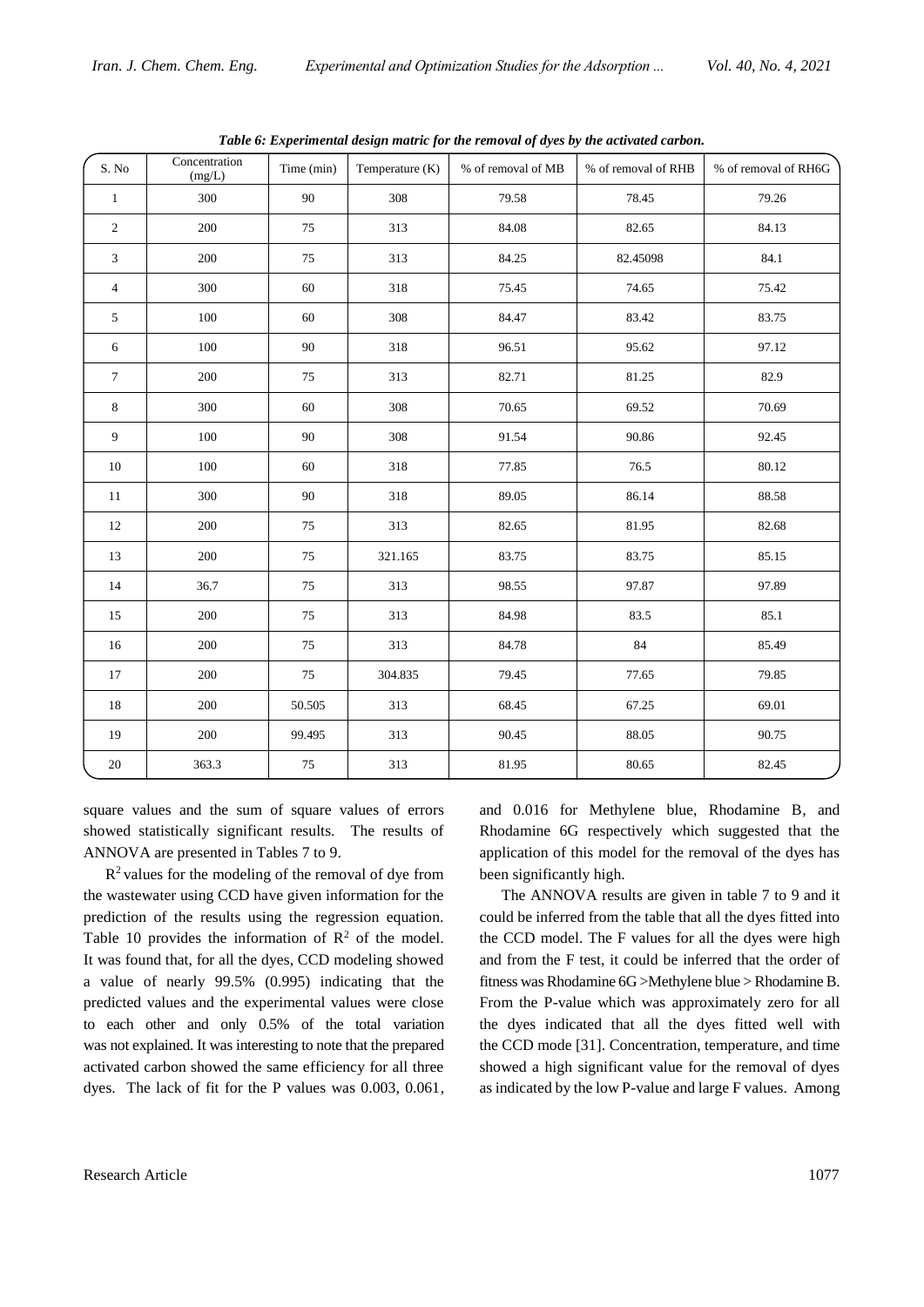| Source                      | Degree of freedom | <b>Adjusted Sums of Squares</b> | <b>Adjusted Mean Squares</b> | F-Value | P-Value |
|-----------------------------|-------------------|---------------------------------|------------------------------|---------|---------|
| Model                       | 11                | 1065.14                         | 96.830                       | 198.28  | 0.000   |
| <b>Blocks</b>               | $\overline{2}$    | 11.32                           | 5.660                        | 11.59   | 0.004   |
| Linear                      | 3                 | 855.78                          | 285.258                      | 584.12  | 0.000   |
| Concentration               | 1                 | 295.30                          | 295.295                      | 604.67  | 0.000   |
| Time                        | 1                 | 531.54                          | 531.544                      | 1088.43 | 0.000   |
| Temperature                 | 1                 | 28.94                           | 28.935                       | 59.25   | 0.000   |
| Square                      | 3                 | 132.03                          | 44.010                       | 90.12   | 0.000   |
| Concentration*Concentration | 1                 | 66.09                           | 66.088                       | 135.33  | 0.000   |
| Time*Time                   | 1                 | 43.41                           | 43.408                       | 88.88   | 0.000   |
| Temperature*Temperature     | 1                 | 13.38                           | 13.385                       | 27.41   | 0.001   |
| 2-Way Interaction           | 3                 | 66.01                           | 22.003                       | 45.06   | 0.000   |
| Concentration*Time          | 1                 | 1.28                            | 1.280                        | 2.62    | 0.144   |
| Concentration*Temperature   | 1                 | 31.68                           | 31.681                       | 64.87   | 0.000   |
| Time*Temperature            | 1                 | 33.05                           | 33.048                       | 67.67   | 0.000   |
| Error                       | 8                 | 3.91                            | 0.488                        |         |         |
| Lack-of-Fit                 | 5                 | 3.87                            | 0.774                        | 64.07   | 0.003   |
| Pure Error                  | 3                 | 0.04                            | 0.012                        |         |         |
| Total                       | 19                | 1069.04                         |                              |         |         |

*Table 7: Results of the analysis of variance of Central Composite Design model for the adsorption of Methylene blue dye from wastewater into the activated carbon.*

*Table 8: Results of analysis of variance of Central Composite Design model for the adsorption of Rhodamine B dye from wastewater into the activated carbon.*

| Source                      | Degree of freedom | Adjusted Sums of Squares | <b>Adjusted Mean Squares</b> | F-Value | P-value |
|-----------------------------|-------------------|--------------------------|------------------------------|---------|---------|
| Model                       | 11                | 1065.69                  | 96.881                       | 142.08  | 0.000   |
| <b>Blocks</b>               | $\overline{2}$    | 13.88                    | 6.940                        | 10.18   | 0.006   |
| Linear                      | 3                 | 847.64                   | 282.548                      | 414.37  | 0.000   |
| Concentration               | $\mathbf{1}$      | 324.33                   | 324.330                      | 475.65  | 0.000   |
| Time                        | $\mathbf{1}$      | 491.42                   | 491.422                      | 720.70  | 0.000   |
| Temperature                 | $\mathbf{1}$      | 31.89                    | 31.893                       | 46.77   | 0.000   |
| Square                      | 3                 | 146.06                   | 48.685                       | 71.40   | 0.000   |
| Concentration*Concentration | 1                 | 72.29                    | 72.291                       | 106.02  | 106.02  |
| Time*Time                   | 1                 | 53.57                    | 53.572                       | 78.57   | 78.57   |
| Temperature*Temperature     | 1                 | 10.00                    | 10.004                       | 14.67   | 14.67   |
| 2-Way Interaction           | 3                 | 58.11                    | 19.370                       | 28.41   | 0.000   |
| Concentration*Time          | 1                 | 4.71                     | 4.712                        | 6.91    | 0.030   |
| Concentration*Temperature   | 1                 | 28.05                    | 28.050                       | 41.14   | 0.000   |
| Time*Temperature            | 1                 | 25.35                    | 25.347                       | 37.17   | 0.000   |
| Error                       | 8                 | 5.45                     | 0.682                        |         |         |
| Lack-of-Fit                 | 5                 | 5.07                     | 1.013                        | 7.80    | 0.061   |
| Pure Error                  | 3                 | 0.39                     | 0.130                        |         |         |
| Total                       | 19                | 1071.15                  |                              |         |         |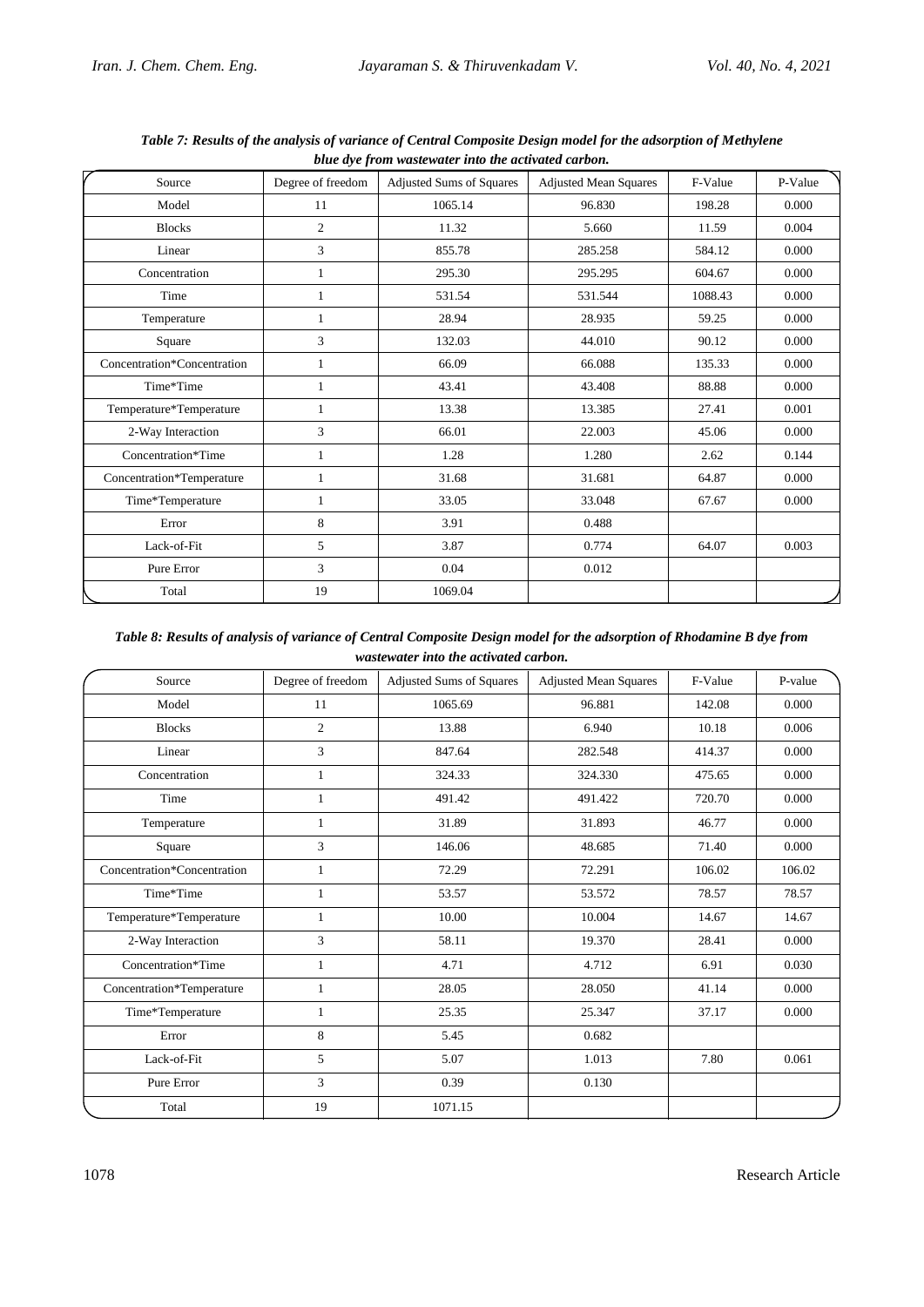| Source                      | Degree of freedom | <b>Adjusted Sums of Squares</b> | <b>Adjusted Mean Squares</b> | F-Value | P-Value |
|-----------------------------|-------------------|---------------------------------|------------------------------|---------|---------|
| Model                       | 11                | 1039.45                         | 94.496                       | 216.78  | 0.000   |
| <b>Blocks</b>               | 2                 | 8.44                            | 4.221                        | 9.68    | 0.007   |
| Linear                      | 3                 | 872.10                          | 290.699                      | 666.89  | 0.000   |
| Concentration               | $\mathbf{1}$      | 313.99                          | 313.990                      | 720.32  | 0.000   |
| Time                        | $\mathbf{1}$      | 515.82                          | 515.820                      | 1183.33 | 0.000   |
| Temperature                 | $\mathbf{1}$      | 42.29                           | 42.286                       | 97.01   | 0.000   |
| Square                      | 3                 | 115.02                          | 38.339                       | 87.95   | 0.000   |
| Concentration*Concentration | $\mathbf{1}$      | 58.80                           | 58.801                       | 134.89  | 0.000   |
| Time*Time                   | $\mathbf{1}$      | 40.38                           | 40.382                       | 92.64   | 0.000   |
| Temperature*Temperature     | 1                 | 7.75                            | 7.752                        | 17.78   | 0.003   |
| 2-Way Interaction           | 3                 | 43.90                           | 14.632                       | 33.57   | 0.000   |
| Concentration*Time          | 1                 | 1.97                            | 1.970                        | 4.52    | 0.066   |
| Concentration*Temperature   | 1                 | 21.16                           | 21.158                       | 48.54   | 0.000   |
| Time*Temperature            | 1                 | 20.77                           | 20.769                       | 47.65   | 0.000   |
| Error                       | 8                 | 3.49                            | 0.436                        |         |         |
| Lack-of-Fit                 | 5                 | 3.39                            | 0.677                        | 20.18   | 0.016   |
| Pure Error                  | 3                 | 0.10                            | 0.034                        |         |         |
| Total                       | 19                | 1042.94                         |                              |         |         |

*Table 9: Results of analysis of variance of Central Composite Design model for adsorption of Rhodamine 6G dye from waste water into the activated carbon.*

*Table 10: Model summary of the Central Composite Design model for adsorption of dye from wastewater into the activated carbon.*

| Dye               | ມ        | $\mathbb{R}^2$ | $\mathbb{R}^2$ adjusted | $\mathbb{R}^2$ for prediction |
|-------------------|----------|----------------|-------------------------|-------------------------------|
| MB                | 0.698    | 99.63%         | 99.13%                  | 95.24%                        |
| <b>RHB</b>        | 0.825752 | 99.49%         | 98.79%                  | 94.48%                        |
| RH <sub>6</sub> G | 0.660230 | 99.67%         | 99.21%                  | 96.28%                        |

the three variables studied, time seemed to show the highest significance which in turn could be inferred from the large F values. The order of significance of the individual variables was time > concentration> temperature. The dual interaction effects were studied and it was found that all the variables had a high dual interaction effect as shown by the P values which was less than 0.05. Two-way interaction between the variables was also studied and it was found that except for the concentration-time interaction which showed p values greater than 0.05 for Rhodamine 6G and methylene blue, all other interactions showed p values less than 0.05.

So it was concluded that the model was favorable for predicting the removal of all the three dyes by the activated carbon within the choice of the variable values studied.

The CCD was used to optimize the condition for the removal of dye by keeping the target removal as 99%. The results of the model are given in Table 11. The experiments were carried out to validate the condition and the results were presented in table 10. The experiment results validated that the model has given in an error of less than 3% for all the dye for optimization. From Table 11 it can be inferred that the temperature of about 320K was the optimum condition for the removal of all the dyes and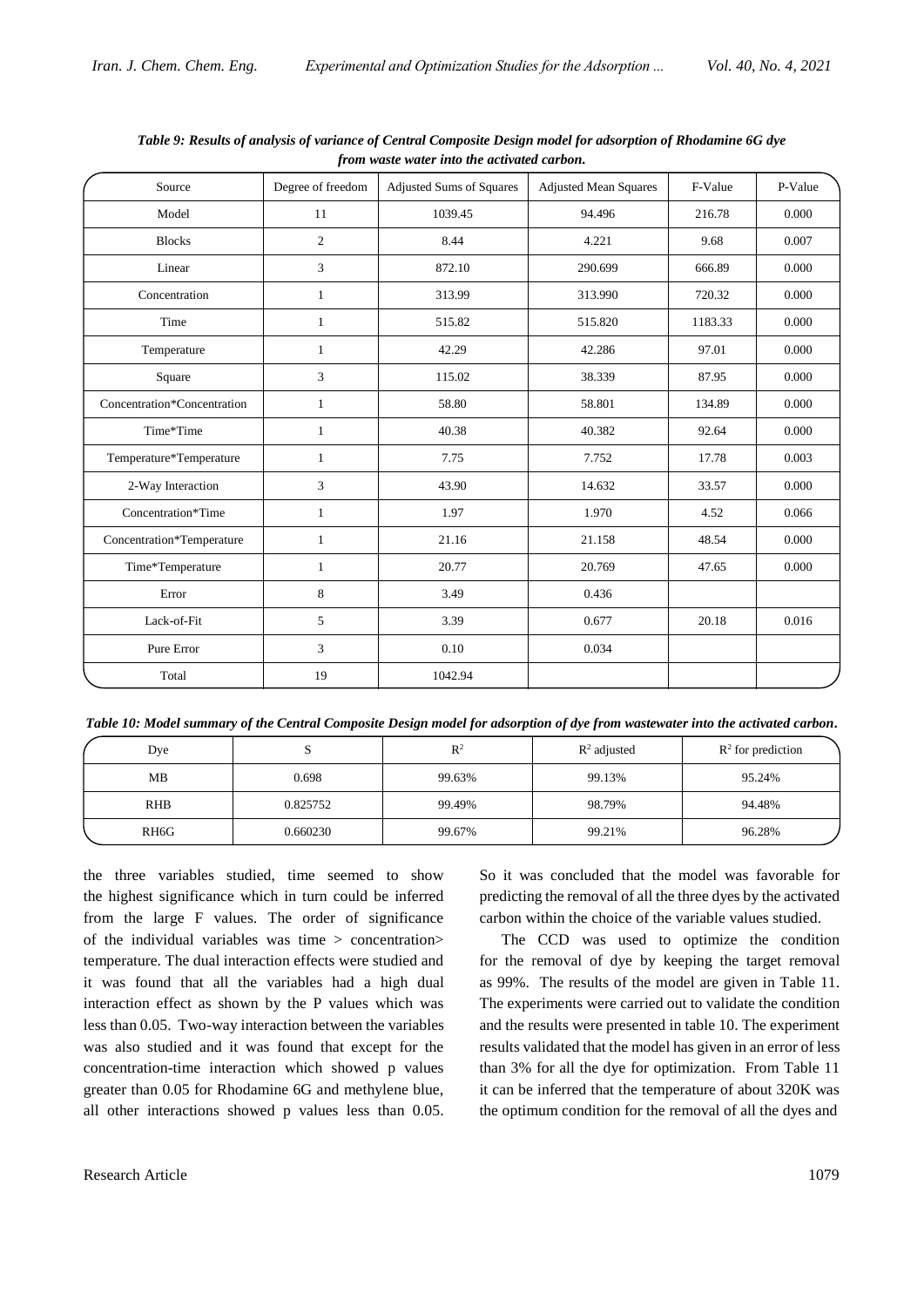| Dye            | Concentration (mg/L) | Time (Min) | Temperature (K) | Experimental Results for the removal of dye |
|----------------|----------------------|------------|-----------------|---------------------------------------------|
| Methylene blue | 98                   | 100        | 320             | 97.25                                       |
| Rhodamine B    | l 10                 | 100        | 320             | 96.98                                       |
| Rhodamine 6G   | 48                   | 90         | 320             | 97.32                                       |

*Table 11: Conditions for optimization of removal of dyes from the wastewater by CCD model (for 99% removal).*

time was nearly 100 minutes for methylene blue and Rhodamine B removal. However, the time of 90 minutes and concentration of 40 ppm were optimum for the Rhodamine 6G removal. The highest concentration of removal was seen in Rhodamine B with 110mg/L.

## **CONCLUSIONS**

In this study, phosphoric acid activated biomass of Prosopis cinereia barks was used as a low-cost adsorbent for the removal of cationic dyes like methylene blue, rhodamine 6g, and rhodamine b from aqueous solution with higher adsorption capacity. The adsorption of all the dyes followed Freundlich isotherm and Pseudo-second order kinetics. The thermodynamic study demonstrated the spontaneous and endothermic nature of the adsorption process due to the negative values of  $\Delta G^0$  and positive values of ∆H<sup>0</sup>. Based on the result of adsorption, CCD explained the adsorption efficiency of PCAC.

*Received : Nov. 13, 2019 ; Accepted : May 4, 2020*

## **REFERENCES**

- [1] Mahmoodabadi, M., Khoshdast, H., Shojaei, V., [Efficient Dye Removal from Aqueous Solutions Using](https://iranjournals.nlai.ir/1295/article_637841_4136f32a1a6ae720bf1af69c120f928f.pdf)  [Rhamnolipid Biosurfactants](https://iranjournals.nlai.ir/1295/article_637841_4136f32a1a6ae720bf1af69c120f928f.pdf) by Foam Flotation*, Iranian Journal of Chemistry and Chemical Engineering (IJCCE)*, **38 (4)**: 127-140 (2019)
- [2] Shabaan, O. A., Jahin, H. S., Mohamed, G. G., [Removal of Anionic And Cationic Dyes from](https://www.sciencedirect.com/science/article/pii/S1878535220300149)  [Wastewater By Adsorption Using Multiwall Carbon](https://www.sciencedirect.com/science/article/pii/S1878535220300149)  [Nanotubes](https://www.sciencedirect.com/science/article/pii/S1878535220300149)*, Arabian Journal of Chemistry*, **13(3)**: 4797-4810 (2020)
- [3] Kamranifar, M., Naghizadeh, A., [Montmorillonite](http://www.ijcce.ac.ir/article_27402.html)  [Nanoparticles In Removal of Textile Dyes from](http://www.ijcce.ac.ir/article_27402.html)  [Aqueous Solutions: Study of Kinetics and](http://www.ijcce.ac.ir/article_27402.html)  [Thermodynamics,](http://www.ijcce.ac.ir/article_27402.html) *Iranian Journal of Chemistry and Chemical Engineering (IJCCE),* **36(6)**: 127-137 (2017).
- [4] Sharma Y.C., Upadhyay S.N., [An Economically](https://onlinelibrary.wiley.com/doi/abs/10.1002/cjce.20393)  [Viable Removal of Methylene Blue by Adsorption](https://onlinelibrary.wiley.com/doi/abs/10.1002/cjce.20393)  [on Activated Carbon Prepared from Rice Husk,](https://onlinelibrary.wiley.com/doi/abs/10.1002/cjce.20393)  *The Canadian Journal of Chemical Engineering,* **89(2)**: 377-383 (2011).
- [5] Jain M., Garg V.K., Kadirvelu K*.,* [Investigation of](https://www.sciencedirect.com/science/article/pii/S0960852410013350)  [Cr \(VI\) Adsorption onto Chemically Treated](https://www.sciencedirect.com/science/article/pii/S0960852410013350)  [Helianthus Annuus: Optimization Using Response](https://www.sciencedirect.com/science/article/pii/S0960852410013350)  [Surface Methodology](https://www.sciencedirect.com/science/article/pii/S0960852410013350)*, Bioresource Technology*, **102(2)**: 600-605 (2011).
- [6] Ghorbani F., Kamari S., [Application of Response](https://journals.sagepub.com/doi/abs/10.1177/0263617416675625)  [Surface Methodology for Optimization of Methyl](https://journals.sagepub.com/doi/abs/10.1177/0263617416675625)  [Orange Adsorption by Fe-Grafting Sugar Beet](https://journals.sagepub.com/doi/abs/10.1177/0263617416675625)  [Bagasse,](https://journals.sagepub.com/doi/abs/10.1177/0263617416675625) *Adsorption Science & Technology*, **35(3-4):**  317-338 (2017).
- [7] Ngoh Y.Y., Leong Y.H., Gan C.Y., [Optimization Study](http://ifrj.upm.edu.my/22%20(06)%202015/(25).pdf)  [for Synthetic Dye Removal Using an Agricultural](http://ifrj.upm.edu.my/22%20(06)%202015/(25).pdf)  [Waste of Parkia Speciosa Pod: a](http://ifrj.upm.edu.my/22%20(06)%202015/(25).pdf) Sustainable Approach [for Waste Water Treatment,](http://ifrj.upm.edu.my/22%20(06)%202015/(25).pdf) *International Food Research Journal*, **22(6)**: 2351-2357 (2015).
- [8] Sadhukhan B., Mondal N.K., Chattoraj S., [Optimisation Using Central Composite Design](https://www.sciencedirect.com/science/article/pii/S2405609X15301408)  [\(CCD\) and the Desirability Function for Sorption of](https://www.sciencedirect.com/science/article/pii/S2405609X15301408)  [Methylene Blue from Aqueous Solution onto Lemna](https://www.sciencedirect.com/science/article/pii/S2405609X15301408)  [Major,](https://www.sciencedirect.com/science/article/pii/S2405609X15301408) *Karbala International Journal of Modern Science,* **2(3)**: 145-155 (2016)*.*
- [9] Yousaf M., Ahmad M., Ahmad B.I., Nasir A., [Removal of RY42 Anionic Dye Pollutant from](https://pdfs.semanticscholar.org/08b9/f345d8679133c938ca6bfba94aae006e3bfd.pdf)  [Aqueous Solution Using Novel Reusable Adsorbent](https://pdfs.semanticscholar.org/08b9/f345d8679133c938ca6bfba94aae006e3bfd.pdf)  [Prepared from water Chestnut Peel and Fruit](https://pdfs.semanticscholar.org/08b9/f345d8679133c938ca6bfba94aae006e3bfd.pdf)*, International Journal of Current Engineering and Technology. : -* (2018).
- [10] Jawad A.H., Razuan R., Appaturi J.N., Wilson L.D., [Adsorption and Mechanism Study for Methylene](https://scholar.google.com/scholar?cluster=14698901647542540998&hl=en&as_sdt=2005&sciodt=0,5&scioq=Adsorption+and+mechanism+study+for+methylene+blue+dye+removal+with+carbonized+watermelon+(Citrullus+lanatus)+rind+prepared+via+one-step+liquid+phase+H2SO4+ac)  [Blue Dye Removal with Carbonized Watermelon](https://scholar.google.com/scholar?cluster=14698901647542540998&hl=en&as_sdt=2005&sciodt=0,5&scioq=Adsorption+and+mechanism+study+for+methylene+blue+dye+removal+with+carbonized+watermelon+(Citrullus+lanatus)+rind+prepared+via+one-step+liquid+phase+H2SO4+ac)  [\(Citrullus Lanatus\) Rind Prepared Via One-Step](https://scholar.google.com/scholar?cluster=14698901647542540998&hl=en&as_sdt=2005&sciodt=0,5&scioq=Adsorption+and+mechanism+study+for+methylene+blue+dye+removal+with+carbonized+watermelon+(Citrullus+lanatus)+rind+prepared+via+one-step+liquid+phase+H2SO4+ac)  [Liquid Phase H2SO4 Activation,](https://scholar.google.com/scholar?cluster=14698901647542540998&hl=en&as_sdt=2005&sciodt=0,5&scioq=Adsorption+and+mechanism+study+for+methylene+blue+dye+removal+with+carbonized+watermelon+(Citrullus+lanatus)+rind+prepared+via+one-step+liquid+phase+H2SO4+ac) *Surfaces and Interfaces*, **16**: 76-84 (2019).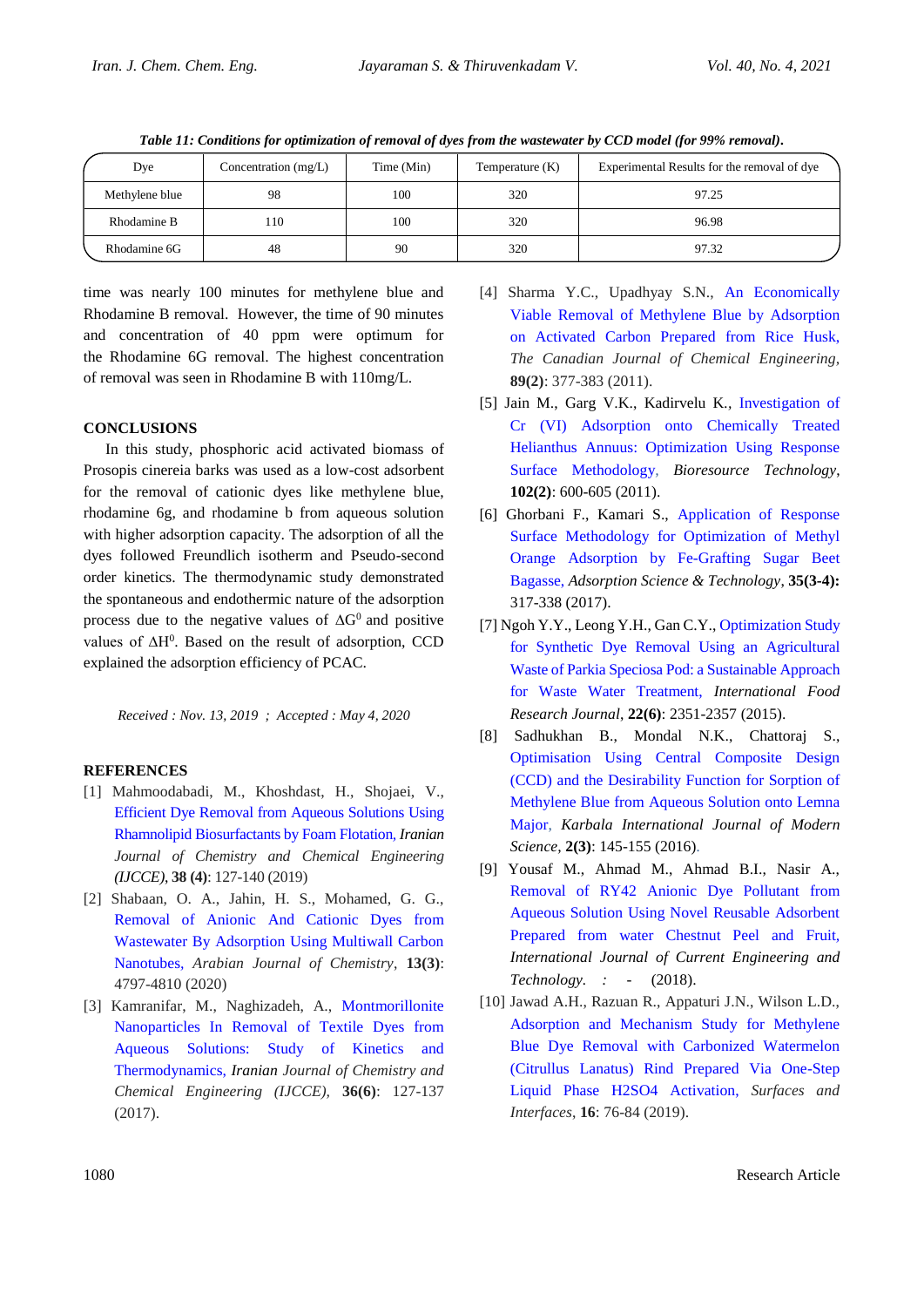- [11] Jawad A.L.I., Al-Heetim D.T., Abd Rashid R., [Biochar from Orange \(Citrus Sinensis\) Peels by Acid](https://iranjournals.nlai.ir/1295/pdf_615573_24b8360a315de998bff1fd6f265cd6bd.html)  [Activation for Methylene Blue Adsorption,](https://iranjournals.nlai.ir/1295/pdf_615573_24b8360a315de998bff1fd6f265cd6bd.html) *Iranian Journal of Chemistry and Chemical Engineering*, **38(2)**: 91-105 (2019)
- [12] Jawad A.H., Ismail K., Ishak M.A.M., Wilson L.D., [Conversion of Malaysian Low-Rank Coal to Mesoporous](https://www.sciencedirect.com/science/article/pii/S1004954118307328) [Activated Carbon: Structure Characterization and](https://www.sciencedirect.com/science/article/pii/S1004954118307328)  [Adsorption Properties,](https://www.sciencedirect.com/science/article/pii/S1004954118307328) *Chinese Journal of Chemical Engineering*, **27(7)**: 1716-1727 (2019).
- [13] Saka C., Şahin Ö., Celik M.S., [The Removal](file:///C:/Users/s-mirhosseini/Downloads/SEM,%20FTIR%20and%20EDAX%20Studies%20for%20the%20Removal%20of%20Safranin%20Dye%20from%20Water%20Bodies%20using%20Modified%20Biomaterial-Bambusa%20Tulda.%20In%20IOP%20Conference%20Series) of [Methylene Blue from Aqueous Solutions by Using](file:///C:/Users/s-mirhosseini/Downloads/SEM,%20FTIR%20and%20EDAX%20Studies%20for%20the%20Removal%20of%20Safranin%20Dye%20from%20Water%20Bodies%20using%20Modified%20Biomaterial-Bambusa%20Tulda.%20In%20IOP%20Conference%20Series)  [Microwave Heating and Pre-Boiling Treated Onion](file:///C:/Users/s-mirhosseini/Downloads/SEM,%20FTIR%20and%20EDAX%20Studies%20for%20the%20Removal%20of%20Safranin%20Dye%20from%20Water%20Bodies%20using%20Modified%20Biomaterial-Bambusa%20Tulda.%20In%20IOP%20Conference%20Series)  Skins as a New Adsorbent. [Energy Sources, Part A:](file:///C:/Users/s-mirhosseini/Downloads/SEM,%20FTIR%20and%20EDAX%20Studies%20for%20the%20Removal%20of%20Safranin%20Dye%20from%20Water%20Bodies%20using%20Modified%20Biomaterial-Bambusa%20Tulda.%20In%20IOP%20Conference%20Series)  [Recovery,](file:///C:/Users/s-mirhosseini/Downloads/SEM,%20FTIR%20and%20EDAX%20Studies%20for%20the%20Removal%20of%20Safranin%20Dye%20from%20Water%20Bodies%20using%20Modified%20Biomaterial-Bambusa%20Tulda.%20In%20IOP%20Conference%20Series) *Utilization, and Environmental Effects*, **34(17)**: 1577-1590 (2012).
- [14] Laskar, N. and Kumar, U., [SEM, FTIR and EDAX](https://iopscience.iop.org/article/10.1088/1757-899X/225/1/012105/meta)  [Studies for the Removal of Safranin Dye from Water](https://iopscience.iop.org/article/10.1088/1757-899X/225/1/012105/meta)  [Bodies using Modified Biomaterial-Bambusa Tulda.](https://iopscience.iop.org/article/10.1088/1757-899X/225/1/012105/meta)  In [IOP Conference Series,](https://iopscience.iop.org/article/10.1088/1757-899X/225/1/012105/meta) *Materials Science and Engineering*, **225(1)**: 012105, IOP Publishing (2017).
- [15] Du Y., Pei M., He Y., Yu F., Guo W., Wang L., [Preparation, Characterization and Application of](https://journals.plos.org/plosone/article/file?type=printable&id=10.1371/journal.pone.0108647)  Magnetic Fe3O4[-CS for the Adsorption of Orange I](https://journals.plos.org/plosone/article/file?type=printable&id=10.1371/journal.pone.0108647)  [from Aqueous Solutions](https://journals.plos.org/plosone/article/file?type=printable&id=10.1371/journal.pone.0108647)*, PloS one,* **9(10)**: 108647 (2014)*.*
- [16] Nasr J.B., Hamdi N., Elhalouani F., [Characterization](https://www.jmaterenvironsci.com/Document/vol8/vol8_N6/208-JMES-2572-Ben%20Nasr.pdf)  [of Activated Carbon Prepared from Sludge Paper](https://www.jmaterenvironsci.com/Document/vol8/vol8_N6/208-JMES-2572-Ben%20Nasr.pdf)  [for Methylene Blue Adsorption,](https://www.jmaterenvironsci.com/Document/vol8/vol8_N6/208-JMES-2572-Ben%20Nasr.pdf) *Journal of Materials and Environmental Sciences,* 1960-1967 (2017).
- [17] Shamsuddin, M.S., Yusoff, N.R.N., Sulaiman, M.A., [Synthesis and Characterization of Activated Carbon](https://www.sciencedirect.com/science/article/pii/S1876619616000991)  [Produced from Kenaf core Fiber Using H](https://www.sciencedirect.com/science/article/pii/S1876619616000991)3PO<sup>4</sup> [Activatio](https://www.sciencedirect.com/science/article/pii/S1876619616000991)*n. Procedia Chemistry*, **19**: 558-565 (2016)*.*
- [18] Das, D., Samal, D.P., Meikap, B.C., [Preparation of](https://pdfs.semanticscholar.org/4a3f/8515146931dc3caebda4ea380236c92b6596.pdf)  [Activated Carbon from Green Coconut Shell and Its](https://pdfs.semanticscholar.org/4a3f/8515146931dc3caebda4ea380236c92b6596.pdf)  [Characterization,](https://pdfs.semanticscholar.org/4a3f/8515146931dc3caebda4ea380236c92b6596.pdf) *Journal of Chemical Engineering & Process Technology*, **6(5)**: 1-7 (2015)
- [19] Al-Qodah, Z., Shawabkah, R., [Production and](http://www.scielo.br/scielo.php?pid=S0104-66322009000100012&script=sci_arttext)  [Characterization of Granular Activated Carbon from](http://www.scielo.br/scielo.php?pid=S0104-66322009000100012&script=sci_arttext)  [Activated Sludge](http://www.scielo.br/scielo.php?pid=S0104-66322009000100012&script=sci_arttext)*. Brazilian Journal of Chemical Engineering*, **26(1)**: 127-136 (2009).
- [20] Pathania, D., Sharma, S., Singh, P*.,* [Removal of](https://www.sciencedirect.com/science/article/pii/S187853521300110X)  [Methylene blue by Adsorption onto Activated Carbon](https://www.sciencedirect.com/science/article/pii/S187853521300110X)  [Developed from Ficus Carica Bast,](https://www.sciencedirect.com/science/article/pii/S187853521300110X) *Arabian Journal of Chemistry,* **10**: S1445-S1451. (2017)*.*
- [21] Gupta, V.K., Pathania, D., Sharma, S., [Adsorptive](https://www.sciencedirect.com/science/article/pii/S1878535213003766)  [Remediation of Cu \(II\) and Ni \(II\) by Microwave](https://www.sciencedirect.com/science/article/pii/S1878535213003766)  Assisted H3PO<sup>4</sup> [Activated Carbon](https://www.sciencedirect.com/science/article/pii/S1878535213003766)*. Arabian Journal of Chemistry*, **10**: S2836-S2844 (2017).
- [22] Jinisha, R., Gandhimathi, R., Ramesh, S.T., Nidheesh, P.V., Velmathi, S., [Removal of Rhodamine B Dye from](https://www.sciencedirect.com/science/article/pii/S0045653518303291)  [Aqueous Solution by Electro-Fenton Process Using](https://www.sciencedirect.com/science/article/pii/S0045653518303291)  [Iron-Doped Mesoporous Silica as a Heterogeneous](https://www.sciencedirect.com/science/article/pii/S0045653518303291)  [Catalyst.](https://www.sciencedirect.com/science/article/pii/S0045653518303291) *Chemosphere*, **200**: 446-454 (2018).
- [23] Arastehnodeh, A., Saghi, M., Khazaei Nejad, M., [Preparation, Characterization and Application of](https://www.sid.ir/FileServer/JE/84320190202)  Nanospherical  $\alpha$ -Fe<sub>2</sub>O<sub>3</sub> Supported on Silica for [Photocatalytic Degradation of Methylene Blue](https://www.sid.ir/FileServer/JE/84320190202)*. Iran. J. Chem. Chem. Eng. (IJCCE)*, **38(2)**: 21-28 (2019).
- [24] Dada, A.O., Olalekan, A.P., Olatunya, A.M., Dada, O.J.I.J.C., [Langmuir, Freundlich, Temkin and](https://www.researchgate.net/profile/Qhatan_Yousif/post/In_Langmuir_isotherm-Ce_Qe_vs_Ce_How_do_I_find_Ce_Ce_is_eqlbm_conc_mg_l_of_adsorbate_To_plot_graph_we_need_many_values_of_Ce_how_to_find_it/attachment/59d6583779197b80779ae3a7/AS:537623073693697@15051)  [Dubinin–Radushkevich Isotherms Studies of](https://www.researchgate.net/profile/Qhatan_Yousif/post/In_Langmuir_isotherm-Ce_Qe_vs_Ce_How_do_I_find_Ce_Ce_is_eqlbm_conc_mg_l_of_adsorbate_To_plot_graph_we_need_many_values_of_Ce_how_to_find_it/attachment/59d6583779197b80779ae3a7/AS:537623073693697@15051)  Equilibrium Sorption of  $Zn^{2+}$  unto Phosphoric Acid [Modified Rice Rusk](https://www.researchgate.net/profile/Qhatan_Yousif/post/In_Langmuir_isotherm-Ce_Qe_vs_Ce_How_do_I_find_Ce_Ce_is_eqlbm_conc_mg_l_of_adsorbate_To_plot_graph_we_need_many_values_of_Ce_how_to_find_it/attachment/59d6583779197b80779ae3a7/AS:537623073693697@15051)*. IOSR Journal of Applied Chemistry*, 3(1): 38-45 (2012).
- [25] Ayazi, Z., Monsef Khoshhesab, Z., Amani-Ghadim, A., [Synthesis of Nickel Ferrite Nanoparticles as an](http://www.nanochemres.org/article_66170.html)  [Efficient Magnetic Sorbent for Removal of an Azo](http://www.nanochemres.org/article_66170.html)[dye: Response Surface Methodology and Neural](http://www.nanochemres.org/article_66170.html)  [Network Modeling](http://www.nanochemres.org/article_66170.html)*. Nanochemistry Research*, **3(1)**: 109-123 (2018).
- [26] Postai, D.L., Demarchi, C.A., Zanatta, F., Melo, D. C.C., Rodrigues, C.A. [Adsorption of Rhodamine B and](https://www.sciencedirect.com/science/article/pii/S1110016816300308)  [Methylene Blue Dyes Using Waste of Seeds of](https://www.sciencedirect.com/science/article/pii/S1110016816300308)  [Aleurites Moluccana, a Low Cost Adsorbent,](https://www.sciencedirect.com/science/article/pii/S1110016816300308) *Alexandria Engineering Journal,* **55(2)**: 1713-1723 (2016).
- [27] Singha, B., Bar, N., Das, S.K., [The Use of Artificial](https://www.sciencedirect.com/science/article/pii/S0167732215302099)  [Neural Network \(ANN\) for Modeling of Pb\(II\)](https://www.sciencedirect.com/science/article/pii/S0167732215302099)  [Adsorption in Batch Process,](https://www.sciencedirect.com/science/article/pii/S0167732215302099) *Journal of Molecular Liquids,* **211**: 228-232 (2015).
- [28] Neelavannan, M.G., Revathi, M., Basha, C.A., [Photocatalytic and Electrochemical Combined](https://www.sciencedirect.com/science/article/pii/S030438940700458X)  [Treatment of Textile Wash Water.](https://www.sciencedirect.com/science/article/pii/S030438940700458X) Journal of Hazardous Materials, **149(2)**: 371-378 (2007).
- [29] Kusuma, H.S., Sudrajat, R.G.M., Susanto, D.F., Gala, S., Mahfud, M., December. [Response Surface](https://aip.scitation.org/doi/abs/10.1063/1.4938345)  [Methodology \(RSM\) Modeling of Microwave-](https://aip.scitation.org/doi/abs/10.1063/1.4938345)[Assisted Extraction of Natural Dye from Swietenia](https://aip.scitation.org/doi/abs/10.1063/1.4938345)  [Mahagony: A Comparison between Box-Behnken](https://aip.scitation.org/doi/abs/10.1063/1.4938345)  [and Central Composite Design Method.](https://aip.scitation.org/doi/abs/10.1063/1.4938345) *AIP Conference Proceedings,* **1699(1):** 050009 (2015).